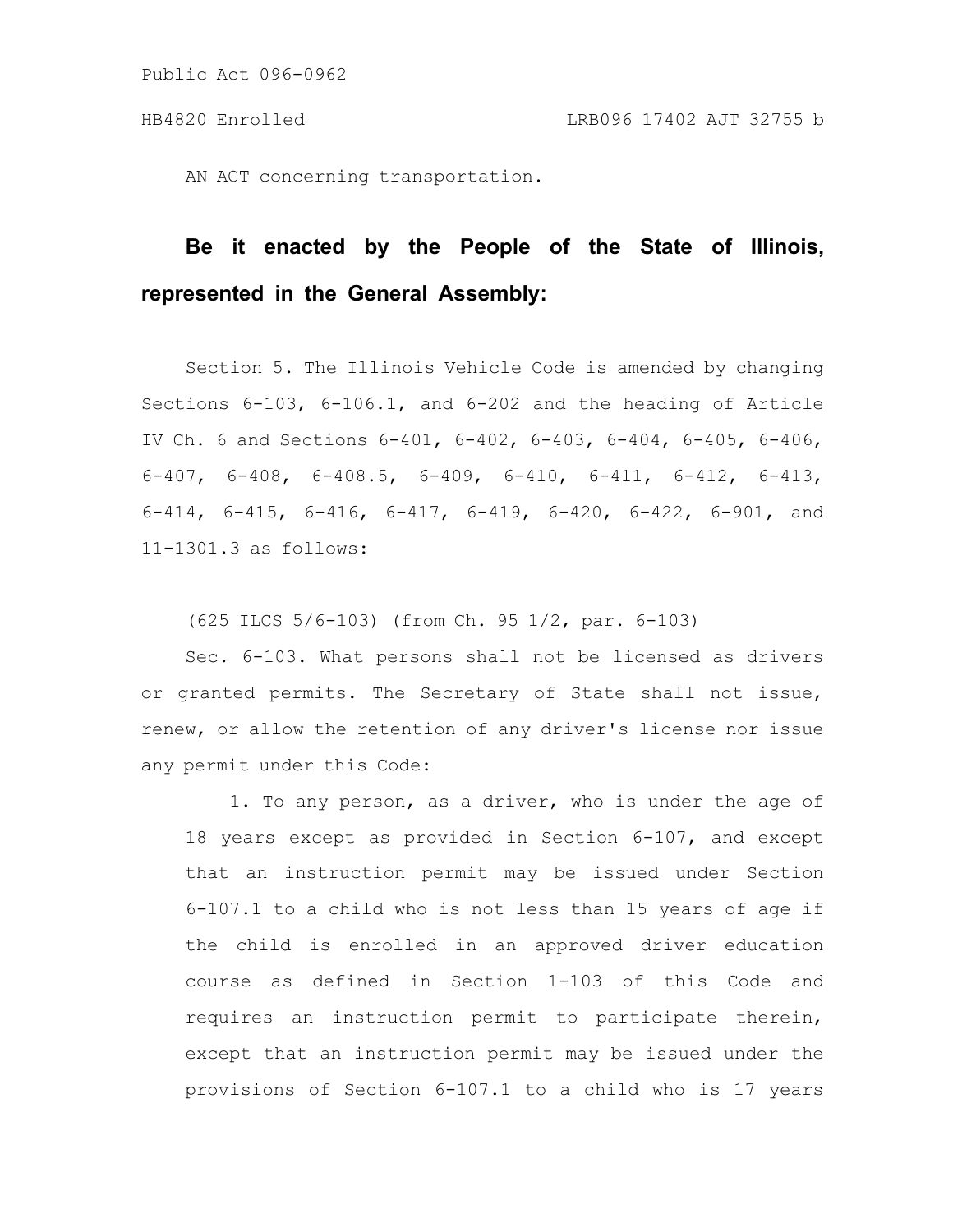and 3 months of age without the child having enrolled in an approved driver education course and except that an instruction permit may be issued to a child who is at least 15 years and 3 months of age, is enrolled in school, meets the educational requirements of the Driver Education Act, and has passed examinations the Secretary of State in his or her discretion may prescribe;

2. To any person who is under the age of 18 as an operator of a motorcycle other than a motor driven cycle unless the person has, in addition to meeting the provisions of Section 6-107 of this Code, successfully completed a motorcycle training course approved by the Illinois Department of Transportation and successfully completes the required Secretary of State's motorcycle driver's examination;

3. To any person, as a driver, whose driver's license or permit has been suspended, during the suspension, nor to any person whose driver's license or permit has been revoked, except as provided in Sections 6-205, 6-206, and 6-208;

4. To any person, as a driver, who is a user of alcohol or any other drug to a degree that renders the person incapable of safely driving a motor vehicle;

5. To any person, as a driver, who has previously been adjudged to be afflicted with or suffering from any mental or physical disability or disease and who has not at the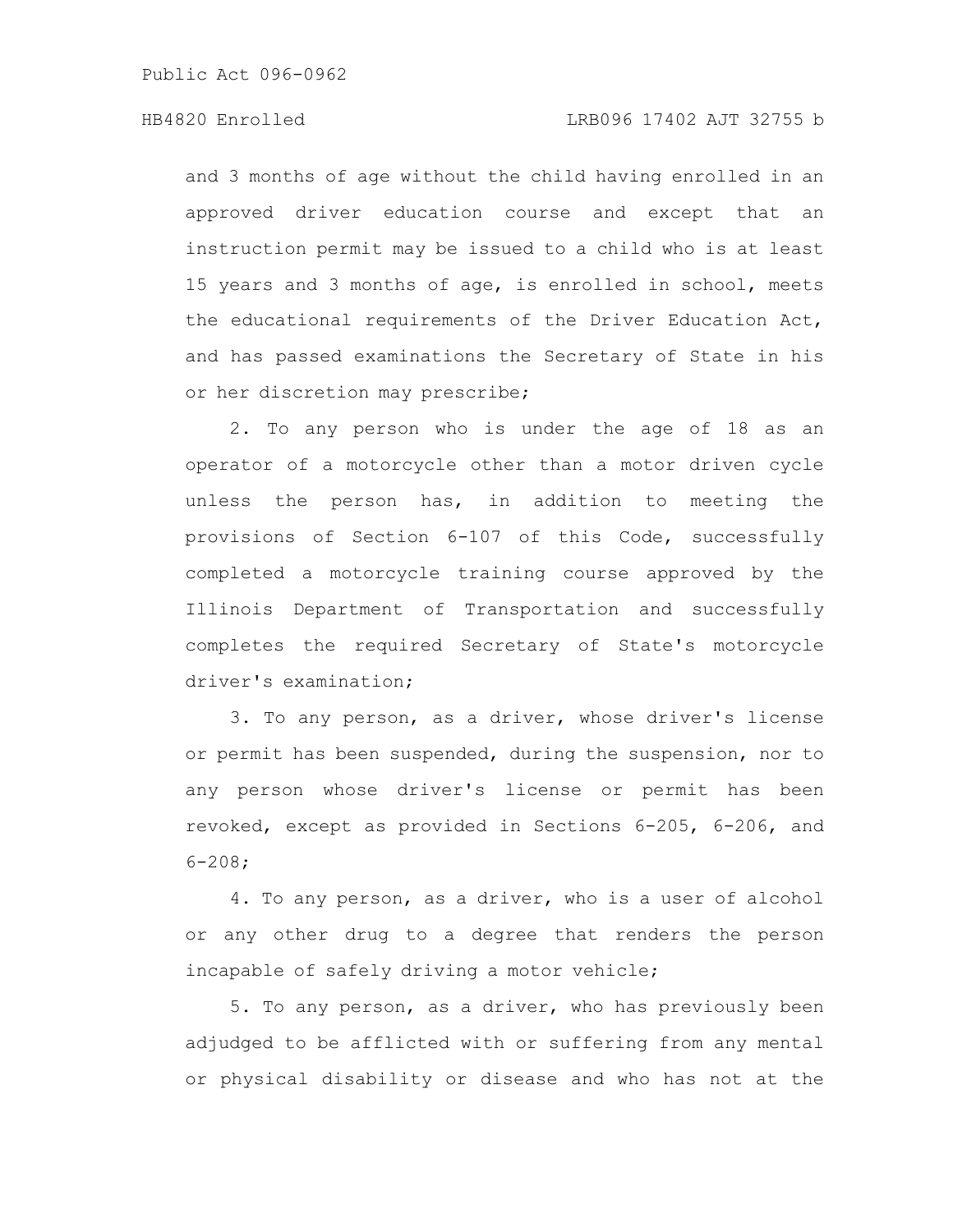time of application been restored to competency by the methods provided by law;

6. To any person, as a driver, who is required by the Secretary of State to submit an alcohol and drug evaluation or take an examination provided for in this Code unless the person has successfully passed the examination and submitted any required evaluation;

7. To any person who is required under the provisions of the laws of this State to deposit security or proof of financial responsibility and who has not deposited the security or proof;

8. To any person when the Secretary of State has good cause to believe that the person by reason of physical or mental disability would not be able to safely operate a motor vehicle upon the highways, unless the person shall furnish to the Secretary of State a verified written statement, acceptable to the Secretary of State, from a competent medical specialist to the effect that the operation of a motor vehicle by the person would not be inimical to the public safety;

9. To any person, as a driver, who is 69 years of age or older, unless the person has successfully complied with the provisions of Section 6-109;

10. To any person convicted, within 12 months of application for a license, of any of the sexual offenses enumerated in paragraph 2 of subsection (b) of Section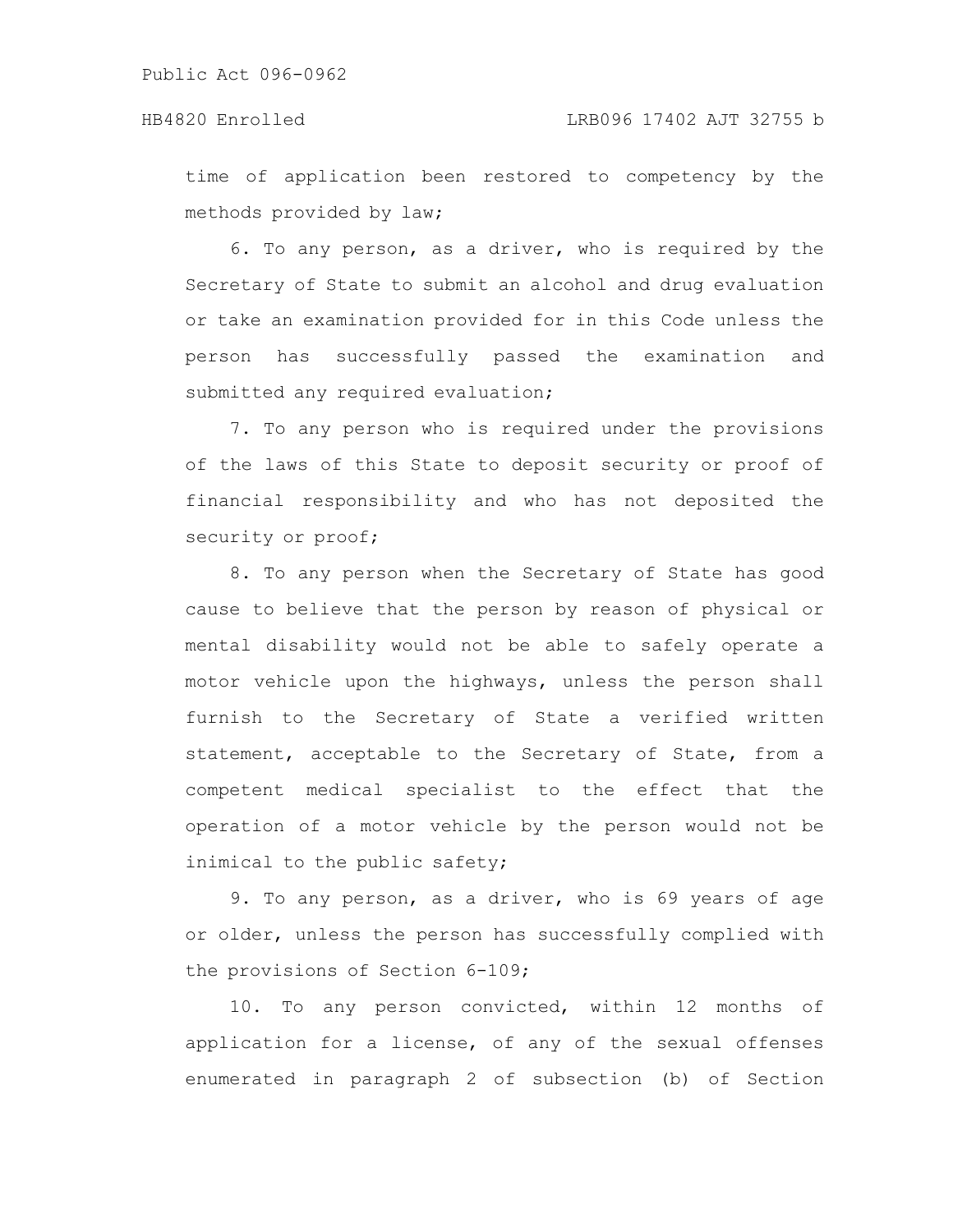$6 - 205$ ;

11. To any person who is under the age of 21 years with a classification prohibited in paragraph (b) of Section 6-104 and to any person who is under the age of 18 years with a classification prohibited in paragraph (c) of Section 6-104;

12. To any person who has been either convicted of or adjudicated under the Juvenile Court Act of 1987 based upon a violation of the Cannabis Control Act, the Illinois Controlled Substances Act, or the Methamphetamine Control and Community Protection Act while that person was in actual physical control of a motor vehicle. For purposes of this Section, any person placed on probation under Section 10 of the Cannabis Control Act, Section 410 of the Illinois Controlled Substances Act, or Section 70 of the Methamphetamine Control and Community Protection Act shall not be considered convicted. Any person found guilty of this offense, while in actual physical control of a motor vehicle, shall have an entry made in the court record by the judge that this offense did occur while the person was in actual physical control of a motor vehicle and order the clerk of the court to report the violation to the Secretary of State as such. The Secretary of State shall not issue a new license or permit for a period of one year;

13. To any person who is under the age of 18 years and who has committed the offense of operating a motor vehicle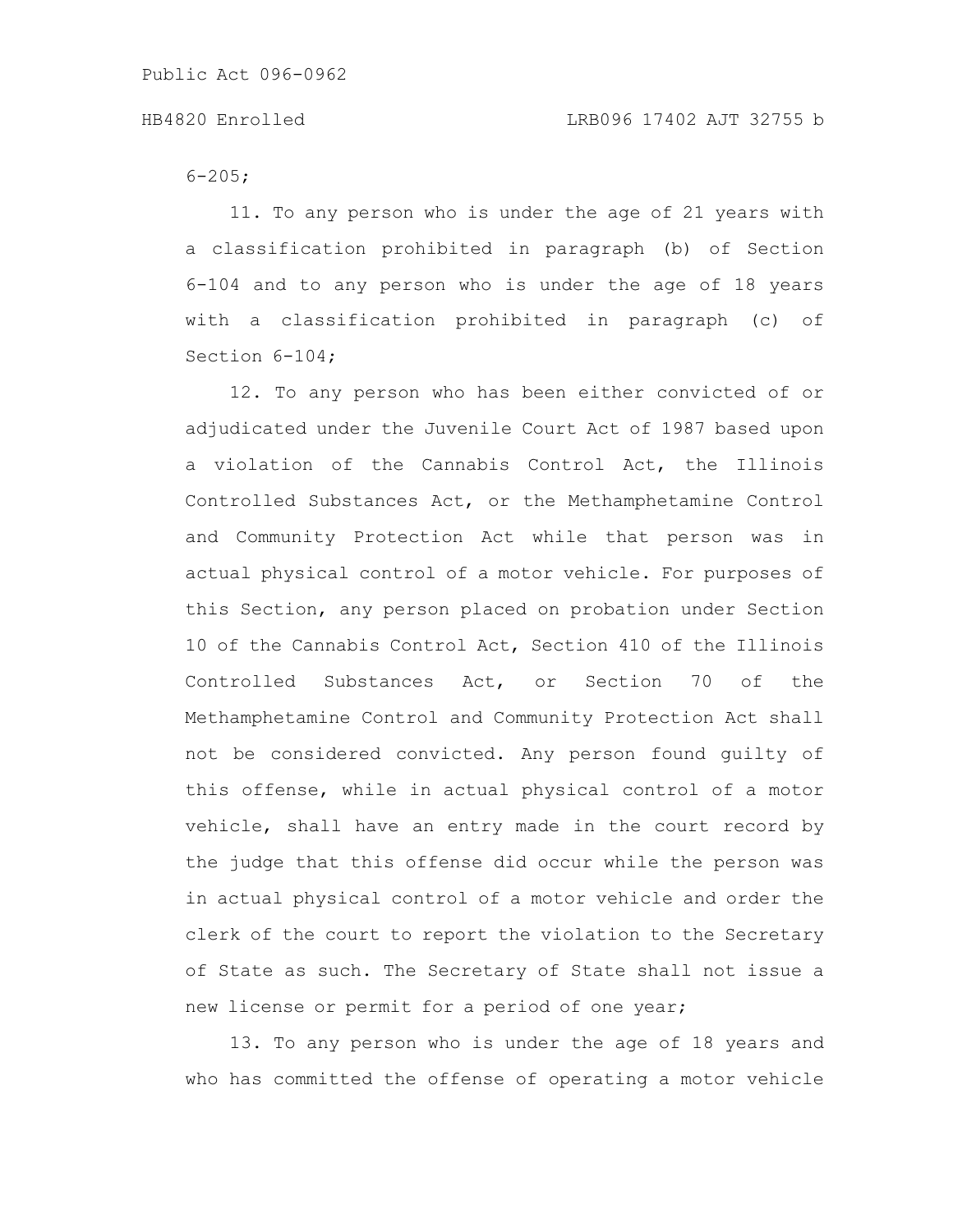### HB4820 Enrolled LRB096 17402 AJT 32755 b

without a valid license or permit in violation of Section 6-101 or a similar out of state offense;

14. To any person who is 90 days or more delinquent in court ordered child support payments or has been adjudicated in arrears in an amount equal to 90 days' obligation or more and who has been found in contempt of court for failure to pay the support, subject to the requirements and procedures of Article VII of Chapter 7 of the Illinois Vehicle Code;

14.5. To any person certified by the Illinois Department of Healthcare and Family Services as being 90 days or more delinquent in payment of support under an order of support entered by a court or administrative body of this or any other State, subject to the requirements and procedures of Article VII of Chapter 7 of this Code regarding those certifications;

15. To any person released from a term of imprisonment for violating Section 9-3 of the Criminal Code of 1961 or a similar provision of a law of another state relating to reckless homicide or for violating subparagraph (F) of paragraph (1) of subsection (d) of Section 11-501 of this Code relating to aggravated driving under the influence of alcohol, other drug or drugs, intoxicating compound or compounds, or any combination thereof, if the violation was the proximate cause of a death, within 24 months of release from a term of imprisonment;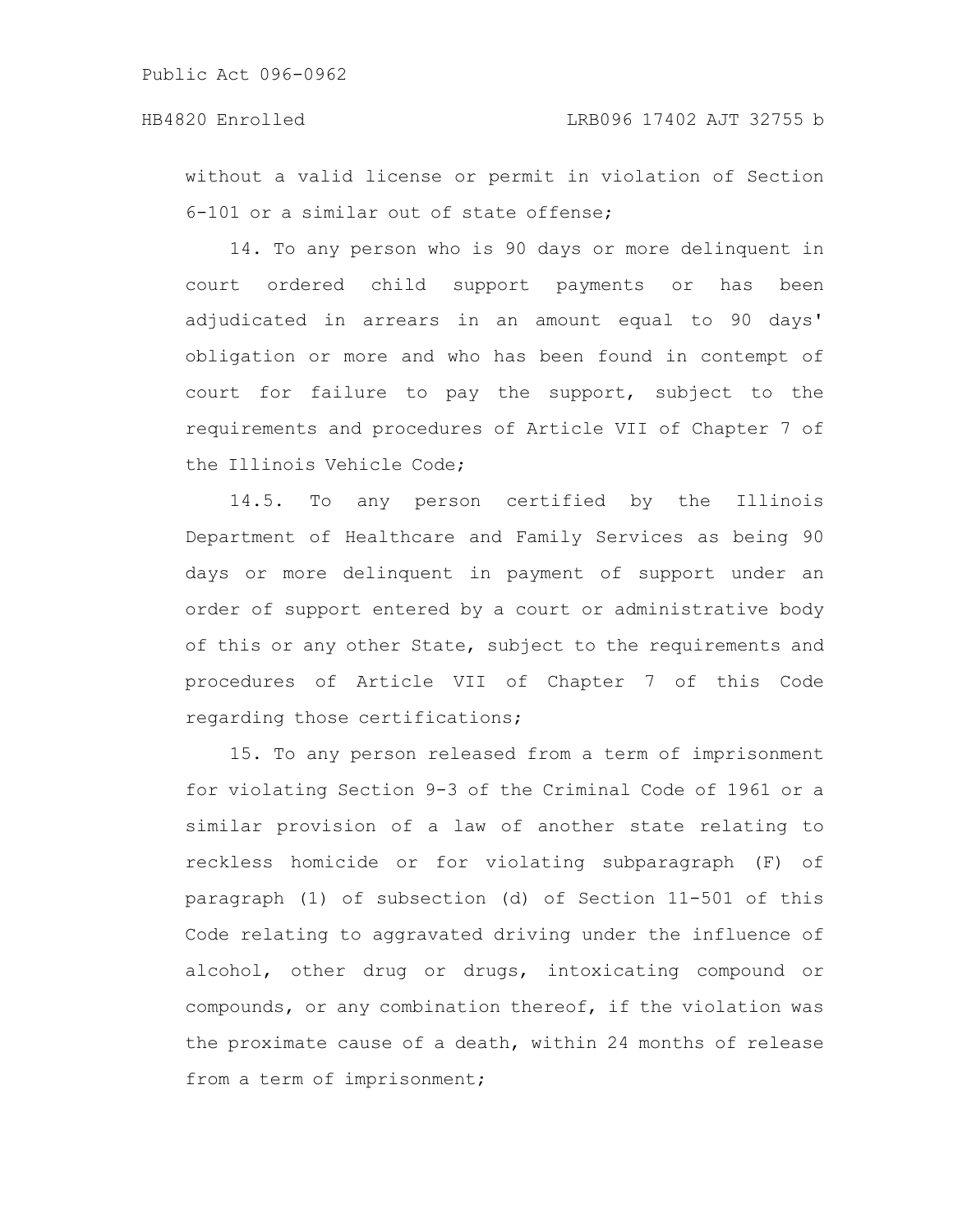16. To any person who, with intent to influence any act related to the issuance of any driver's license or permit, by an employee of the Secretary of State's Office, or the owner or employee of any commercial driver exam training school licensed by the Secretary of State, or any other individual authorized by the laws of this State to give driving instructions or administer all or part of a driver's license examination, promises or tenders to that person any property or personal advantage which that person is not authorized by law to accept. Any persons promising or tendering such property or personal advantage shall be disqualified from holding any class of driver's license or permit for 120 consecutive days. The Secretary of State shall establish by rule the procedures for implementing this period of disqualification and the procedures by which persons so disqualified may obtain administrative review of the decision to disqualify;

17. To any person for whom the Secretary of State cannot verify the accuracy of any information or documentation submitted in application for a driver's license; or

18. To any person who has been adjudicated under the Juvenile Court Act of 1987 based upon an offense that is determined by the court to have been committed in furtherance of the criminal activities of an organized gang, as provided in Section 5-710 of that Act, and that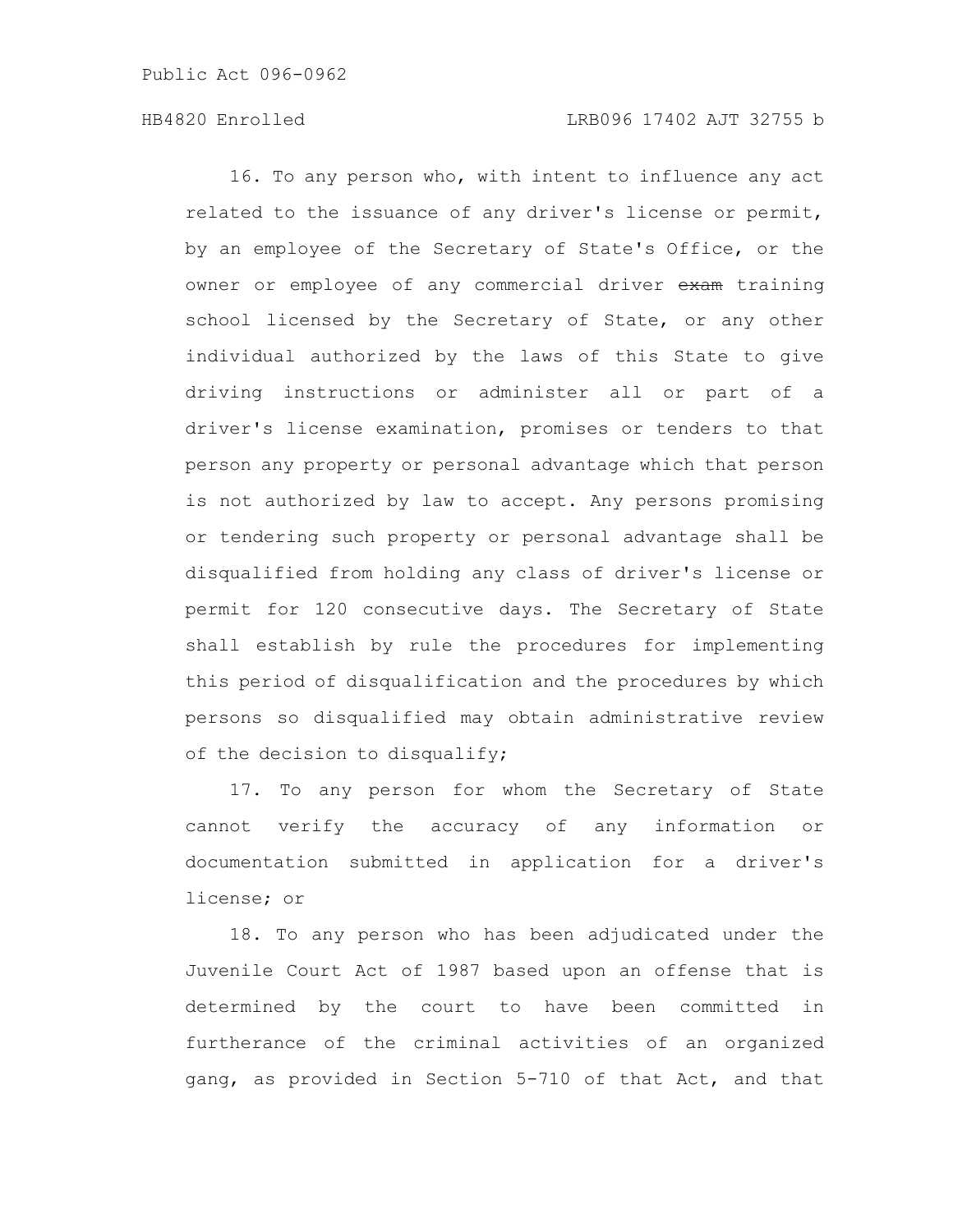involved the operation or use of a motor vehicle or the use of a driver's license or permit. The person shall be denied a license or permit for the period determined by the court.

The Secretary of State shall retain all conviction information, if the information is required to be held confidential under the Juvenile Court Act of 1987.

(Source: P.A. 95-310, eff. 1-1-08; 95-337, eff. 6-1-08; 95-685, eff. 6-23-07; 95-876, eff. 8-21-08; 96-607, eff. 8-24-09; 96-740, eff. 1-1-10; revised 9-15-09.)

(625 ILCS 5/6-106.1) (from Ch. 95 1/2, par. 6-106.1)

Sec. 6-106.1. School bus driver permit.

(a) The Secretary of State shall issue a school bus driver permit to those applicants who have met all the requirements of the application and screening process under this Section to insure the welfare and safety of children who are transported on school buses throughout the State of Illinois. Applicants shall obtain the proper application required by the Secretary of State from their prospective or current employer and submit the completed application to the prospective or current employer along with the necessary fingerprint submission as required by the Department of State Police to conduct fingerprint based criminal background checks on current and future information available in the state system and current information available through the Federal Bureau of Investigation's system. Applicants who have completed the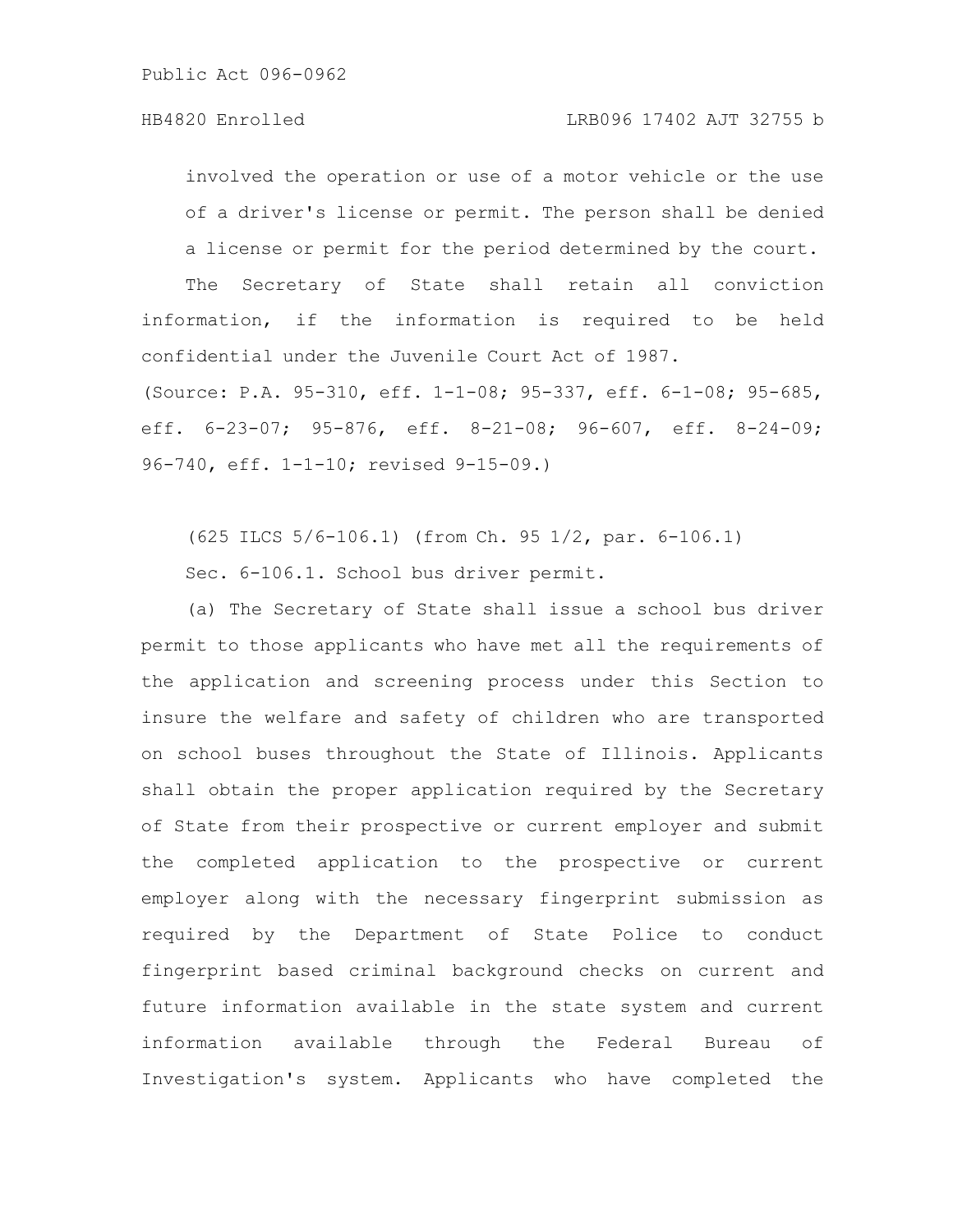fingerprinting requirements shall not be subjected to the fingerprinting process when applying for subsequent permits or submitting proof of successful completion of the annual refresher course. Individuals who on the effective date of this Act possess a valid school bus driver permit that has been previously issued by the appropriate Regional School Superintendent are not subject to the fingerprinting provisions of this Section as long as the permit remains valid and does not lapse. The applicant shall be required to pay all related application and fingerprinting fees as established by rule including, but not limited to, the amounts established by the Department of State Police and the Federal Bureau of Investigation to process fingerprint based criminal background investigations. All fees paid for fingerprint processing services under this Section shall be deposited into the State Police Services Fund for the cost incurred in processing the fingerprint based criminal background investigations. All other fees paid under this Section shall be deposited into the Road Fund for the purpose of defraying the costs of the Secretary of State in administering this Section. All applicants must:

1. be 21 years of age or older;

2. possess a valid and properly classified driver's license issued by the Secretary of State;

3. possess a valid driver's license, which has not been revoked, suspended, or canceled for 3 years immediately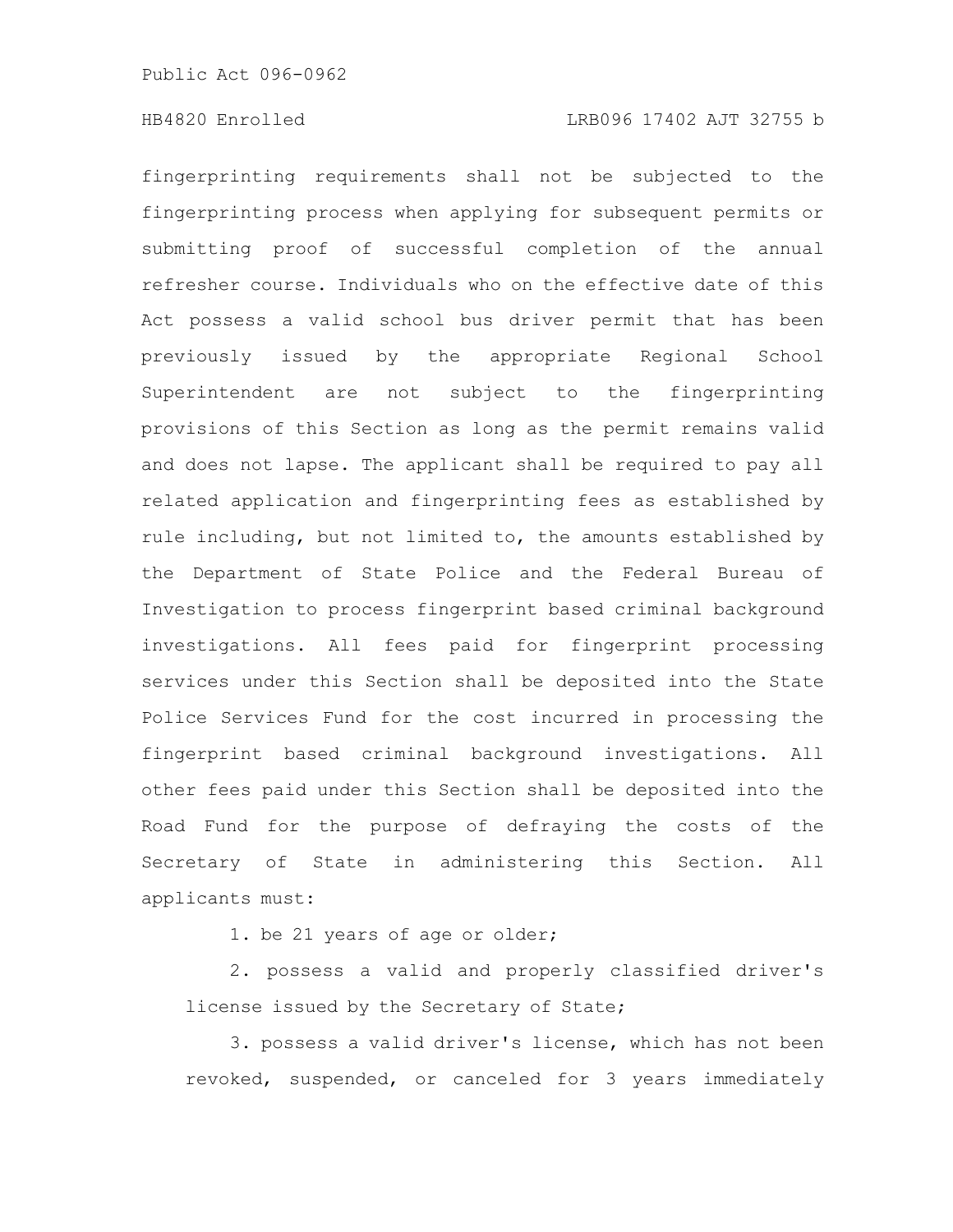prior to the date of application, or have not had his or her commercial motor vehicle driving privileges disqualified within the 3 years immediately prior to the date of application;

4. successfully pass a written test, administered by the Secretary of State, on school bus operation, school bus safety, and special traffic laws relating to school buses and submit to a review of the applicant's driving habits by the Secretary of State at the time the written test is given;

5. demonstrate ability to exercise reasonable care in the operation of school buses in accordance with rules promulgated by the Secretary of State;

6. demonstrate physical fitness to operate school buses by submitting the results of a medical examination, including tests for drug use for each applicant not subject to such testing pursuant to federal law, conducted by a licensed physician, an advanced practice nurse who has a written collaborative agreement with a collaborating physician which authorizes him or her to perform medical examinations, or a physician assistant who has been delegated the performance of medical examinations by his or her supervising physician within 90 days of the date of application according to standards promulgated by the Secretary of State;

7. affirm under penalties of perjury that he or she has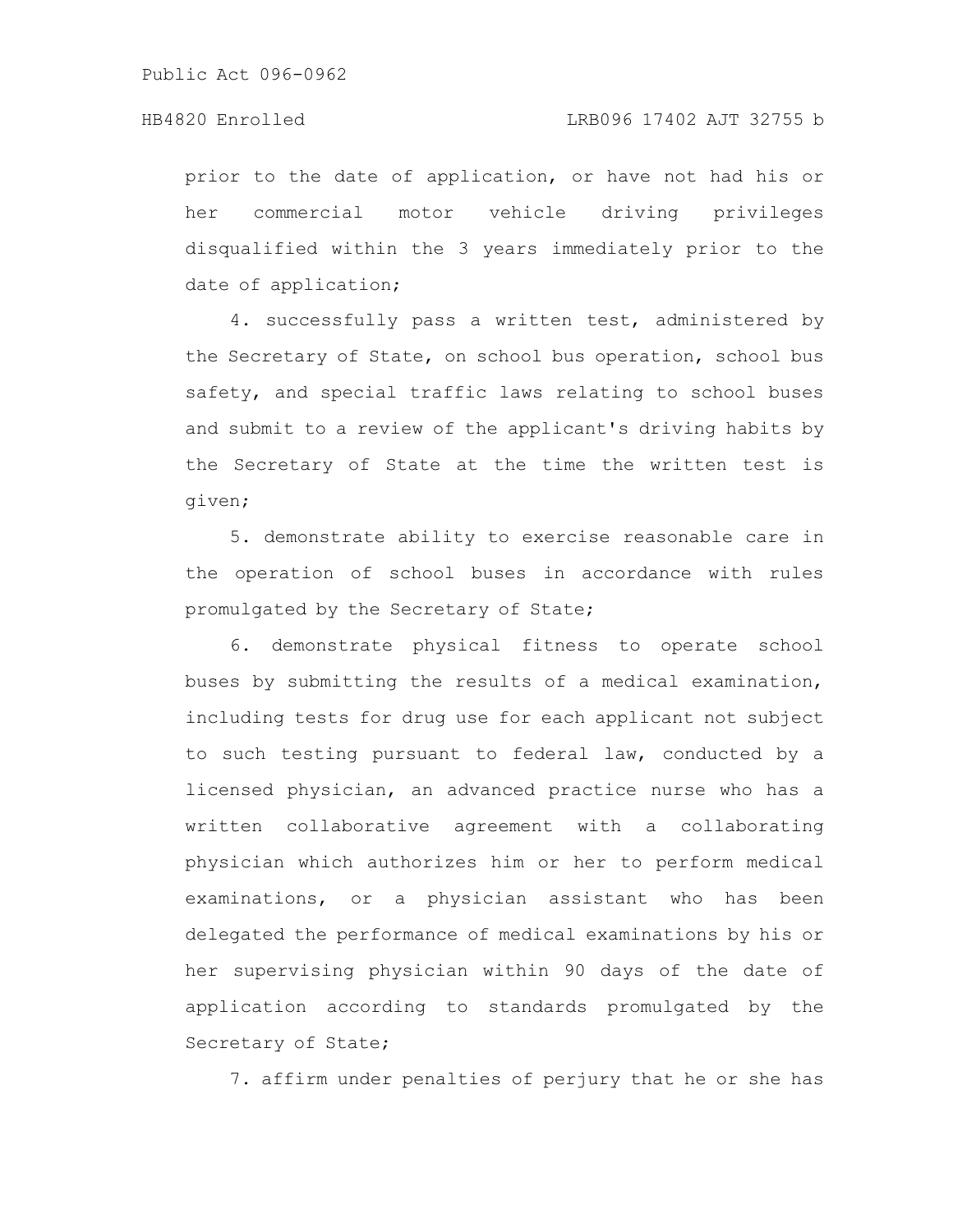not made a false statement or knowingly concealed a material fact in any application for permit;

8. have completed an initial classroom course, including first aid procedures, in school bus driver safety as promulgated by the Secretary of State; and after satisfactory completion of said initial course an annual refresher course; such courses and the agency or organization conducting such courses shall be approved by the Secretary of State; failure to complete the annual refresher course, shall result in cancellation of the permit until such course is completed;

9. not have been convicted of 2 or more serious traffic offenses, as defined by rule, within one year prior to the date of application that may endanger the life or safety of any of the driver's passengers within the duration of the permit period;

10. not have been convicted of reckless driving, aggravated reckless driving, driving while under the influence of alcohol, other drug or drugs, intoxicating compound or compounds or any combination thereof intoxicated, or reckless homicide resulting from the operation of a motor vehicle within 3 years of the date of application;

11. not have been convicted of committing or attempting to commit any one or more of the following offenses: (i) those offenses defined in Sections 9-1, 9-1.2, 9-2, 9-2.1,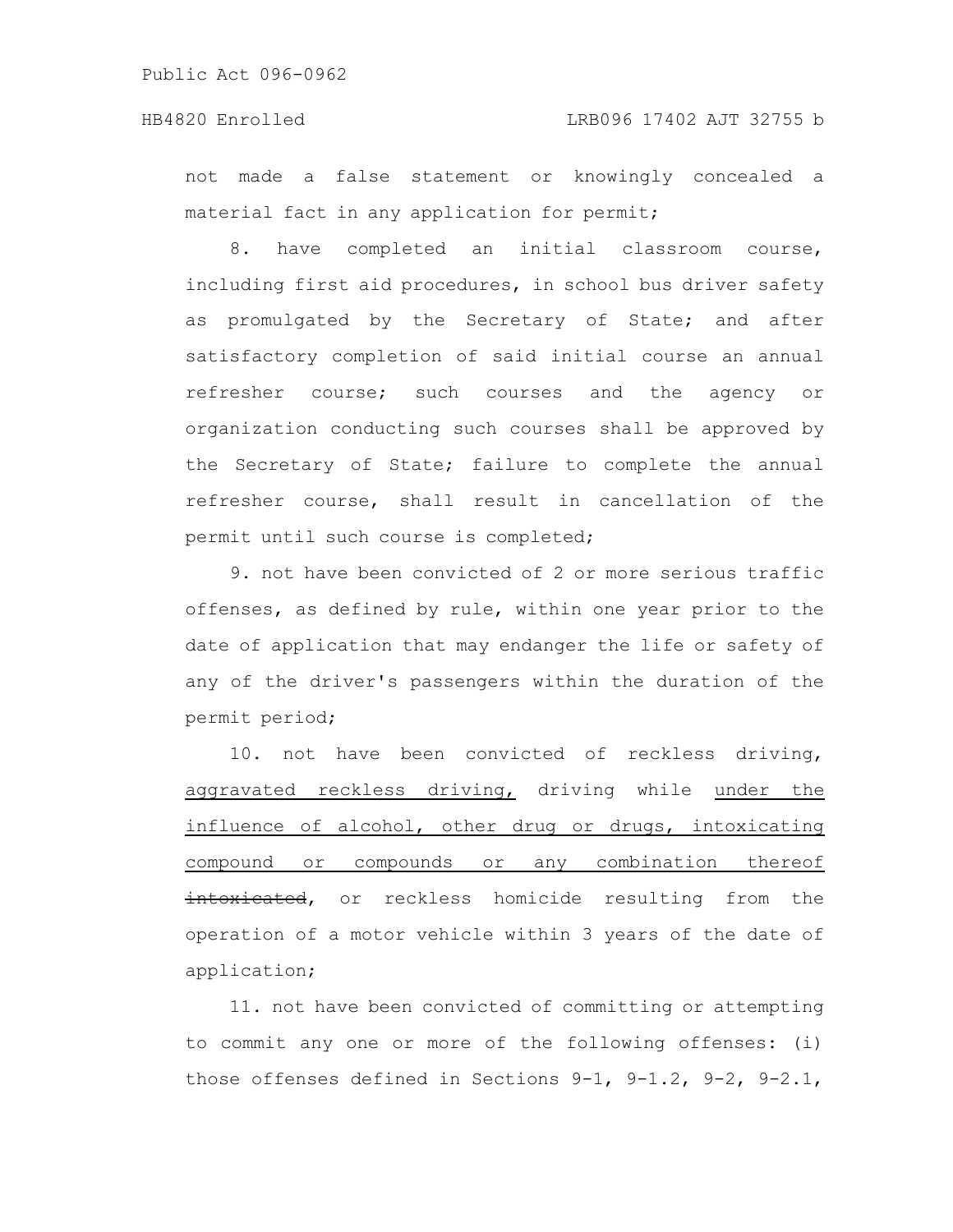9-3, 9-3.2, 9-3.3, 10-1, 10-2, 10-3.1, 10-4, 10-5, 10-6, 10-7, 11-6, 11-9, 11-9.1, 11-14, 11-15, 11-15.1, 11-16, 11-17, 11-18, 11-19, 11-19.1, 11-19.2, 11-20, 11-20.1, 11-21, 11-22, 12-3.1, 12-4.1, 12-4.2, 12-4.3, 12-4.4, 12-4.5, 12-6, 12-6.2, 12-7.1, 12-7.3, 12-7.4, 12-11, 12-13, 12-14, 12-14.1, 12-15, 12-16, 12-16.2, 12-21.5, 12-21.6, 12-33, 18-1, 18-2, 18-3, 18-4, 18-5, 20-1, 20-1.1, 20-2, 24-1, 24-1.1, 24-1.2, 24-3.3, 31A-1, 31A-1.1, and 33A-2, and in subsection (a) and subsection (b), clause (1), of Section 12-4 of the Criminal Code of 1961; (ii) those offenses defined in the Cannabis Control Act except those offenses defined in subsections (a) and (b) of Section 4, and subsection (a) of Section 5 of the Cannabis Control Act; (iii) those offenses defined in the Illinois Controlled Substances Act; (iv) those offenses defined in the Methamphetamine Control and Community Protection Act; (v) any offense committed or attempted in any other state or against the laws of the United States, which if committed or attempted in this State would be punishable as one or more of the foregoing offenses; (vi) the offenses defined in Section 4.1 and 5.1 of the Wrongs to Children Act and (vii) those offenses defined in Section 6-16 of the Liquor Control Act of 1934;

12. not have been repeatedly involved as a driver in motor vehicle collisions or been repeatedly convicted of offenses against laws and ordinances regulating the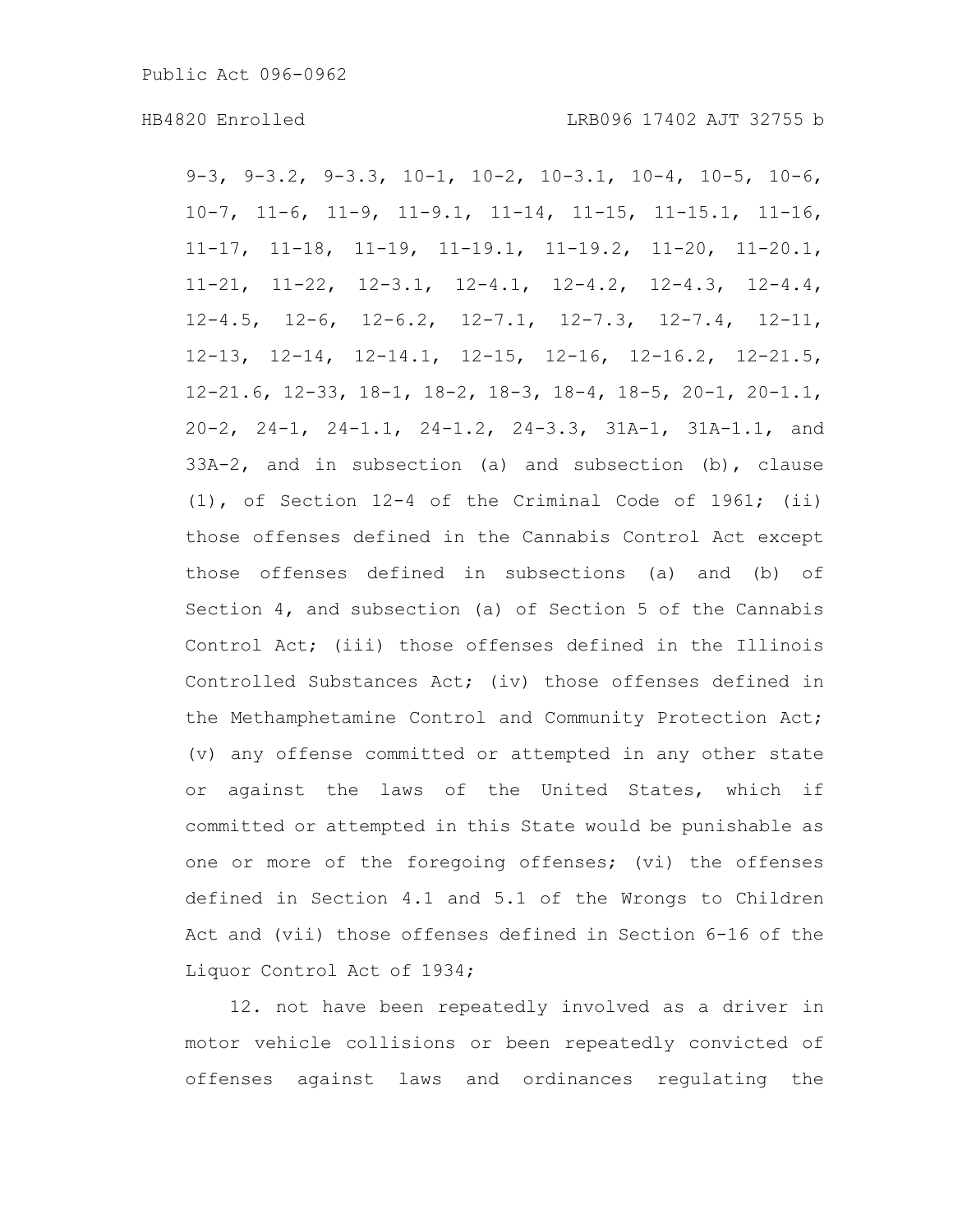### HB4820 Enrolled LRB096 17402 AJT 32755 b

movement of traffic, to a degree which indicates lack of ability to exercise ordinary and reasonable care in the safe operation of a motor vehicle or disrespect for the traffic laws and the safety of other persons upon the highway;

13. not have, through the unlawful operation of a motor vehicle, caused an accident resulting in the death of any person; and

14. not have, within the last 5 years, been adjudged to be afflicted with or suffering from any mental disability or disease.

(b) A school bus driver permit shall be valid for a period specified by the Secretary of State as set forth by rule. It shall be renewable upon compliance with subsection (a) of this Section.

(c) A school bus driver permit shall contain the holder's driver's license number, legal name, residence address, zip code, social security number and date of birth, a brief description of the holder and a space for signature. The Secretary of State may require a suitable photograph of the holder.

(d) The employer shall be responsible for conducting a pre-employment interview with prospective school bus driver candidates, distributing school bus driver applications and medical forms to be completed by the applicant, and submitting the applicant's fingerprint cards to the Department of State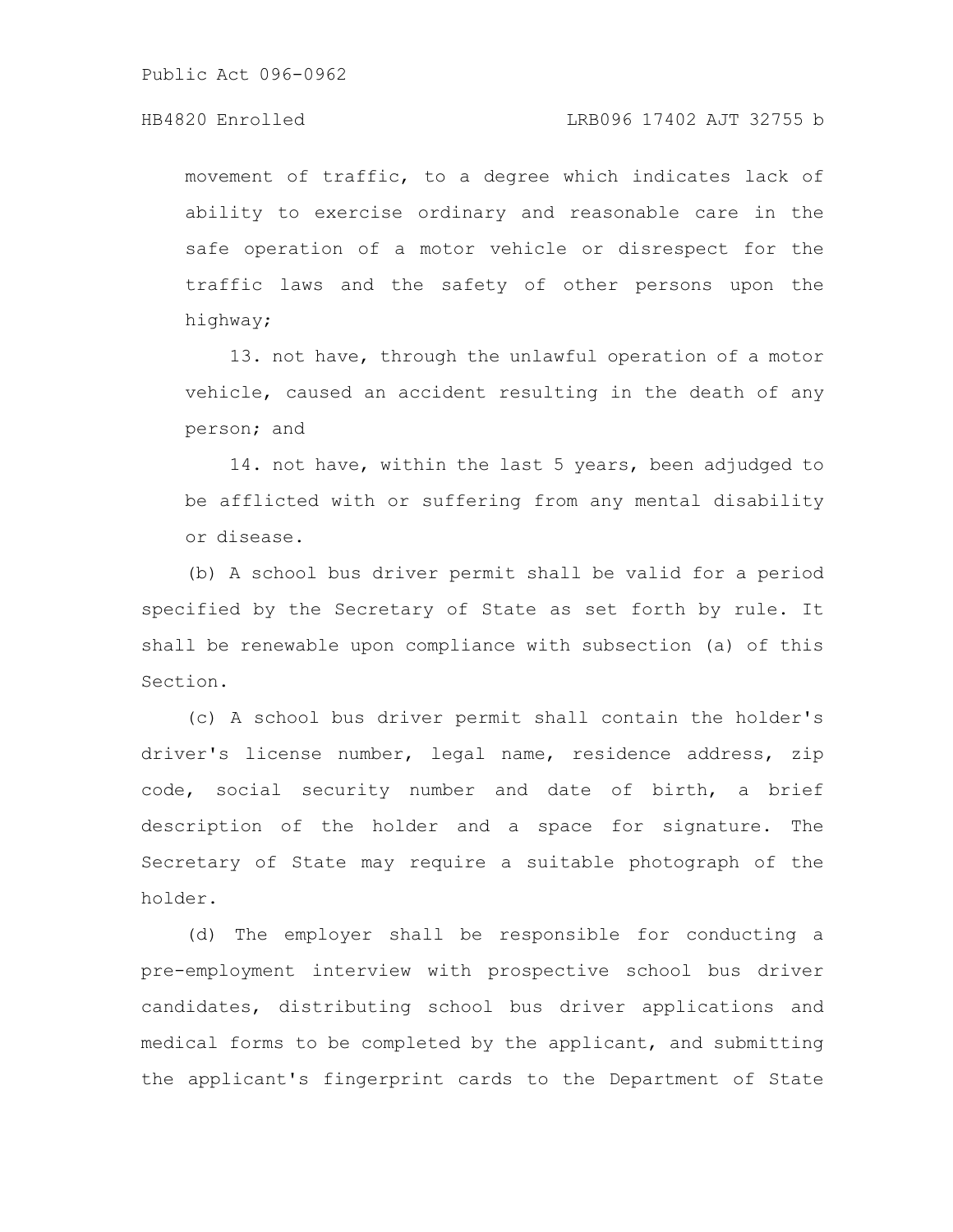### HB4820 Enrolled LRB096 17402 AJT 32755 b

Police that are required for the criminal background investigations. The employer shall certify in writing to the Secretary of State that all pre-employment conditions have been successfully completed including the successful completion of an Illinois specific criminal background investigation through the Department of State Police and the submission of necessary fingerprints to the Federal Bureau of Investigation for criminal history information available through the Federal Bureau of Investigation system. The applicant shall present the certification to the Secretary of State at the time of submitting the school bus driver permit application.

(e) Permits shall initially be provisional upon receiving certification from the employer that all pre-employment conditions have been successfully completed, and upon successful completion of all training and examination requirements for the classification of the vehicle to be operated, the Secretary of State shall provisionally issue a School Bus Driver Permit. The permit shall remain in a provisional status pending the completion of the Federal Bureau of Investigation's criminal background investigation based upon fingerprinting specimens submitted to the Federal Bureau of Investigation by the Department of State Police. The Federal Bureau of Investigation shall report the findings directly to the Secretary of State. The Secretary of State shall remove the bus driver permit from provisional status upon the applicant's successful completion of the Federal Bureau of Investigation's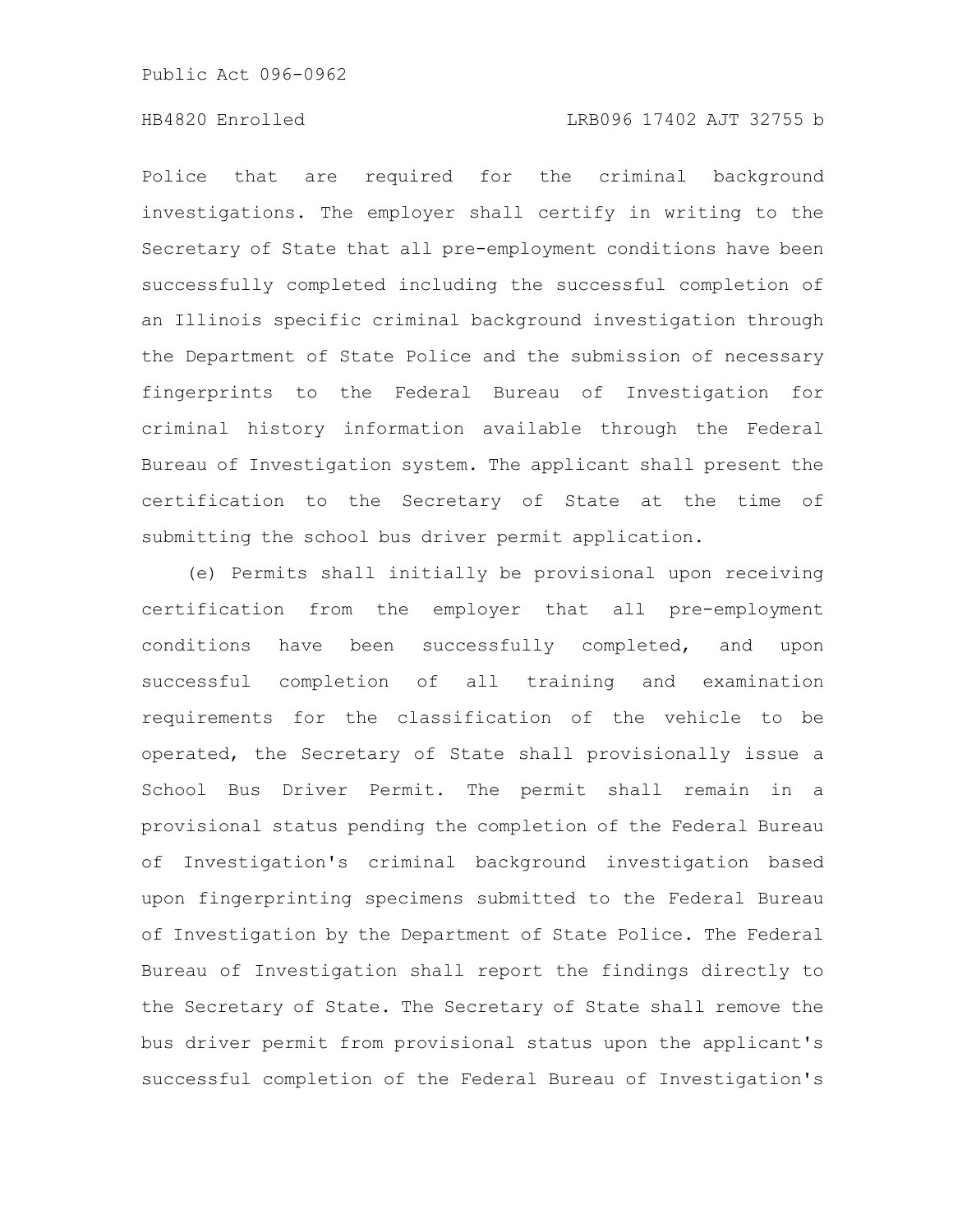#### HB4820 Enrolled LRB096 17402 AJT 32755 b

criminal background investigation.

(f) A school bus driver permit holder shall notify the employer and the Secretary of State if he or she is convicted in another state of an offense that would make him or her ineligible for a permit under subsection (a) of this Section. The written notification shall be made within 5 days of the entry of the conviction. Failure of the permit holder to provide the notification is punishable as a petty offense for a first violation and a Class B misdemeanor for a second or subsequent violation.

(g) Cancellation; suspension; notice and procedure.

(1) The Secretary of State shall cancel a school bus driver permit of an applicant whose criminal background investigation discloses that he or she is not in compliance with the provisions of subsection (a) of this Section.

(2) The Secretary of State shall cancel a school bus driver permit when he or she receives notice that the permit holder fails to comply with any provision of this Section or any rule promulgated for the administration of this Section.

(3) The Secretary of State shall cancel a school bus driver permit if the permit holder's restricted commercial or commercial driving privileges are withdrawn or otherwise invalidated.

(4) The Secretary of State may not issue a school bus driver permit for a period of 3 years to an applicant who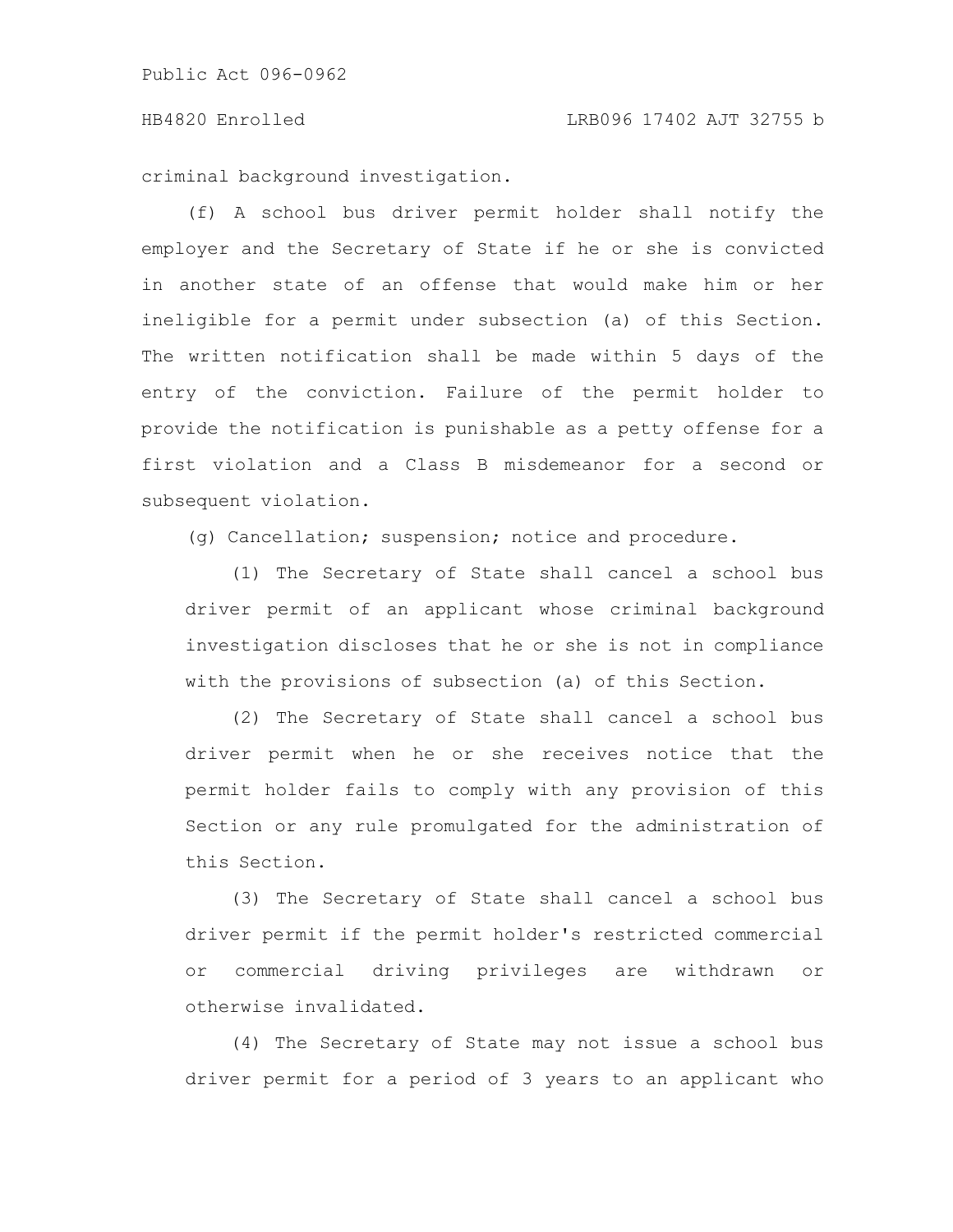fails to obtain a negative result on a drug test as required in item 6 of subsection (a) of this Section or under federal law.

(5) The Secretary of State shall forthwith suspend a school bus driver permit for a period of 3 years upon receiving notice that the holder has failed to obtain a negative result on a drug test as required in item 6 of subsection (a) of this Section or under federal law.

(6) The Secretary of State shall suspend a school bus driver permit for a period of 3 years upon receiving notice from the employer that the holder failed to perform the inspection procedure set forth in subsection (a) or (b) of Section 12-816 of this Code.

The Secretary of State shall notify the State Superintendent of Education and the permit holder's prospective or current employer that the applicant has (1) has failed a criminal background investigation or (2) is no longer eligible for a school bus driver permit; and of the related cancellation of the applicant's provisional school bus driver permit. The cancellation shall remain in effect pending the outcome of a hearing pursuant to Section 2-118 of this Code. The scope of the hearing shall be limited to the issuance criteria contained in subsection (a) of this Section. A petition requesting a hearing shall be submitted to the Secretary of State and shall contain the reason the individual feels he or she is entitled to a school bus driver permit. The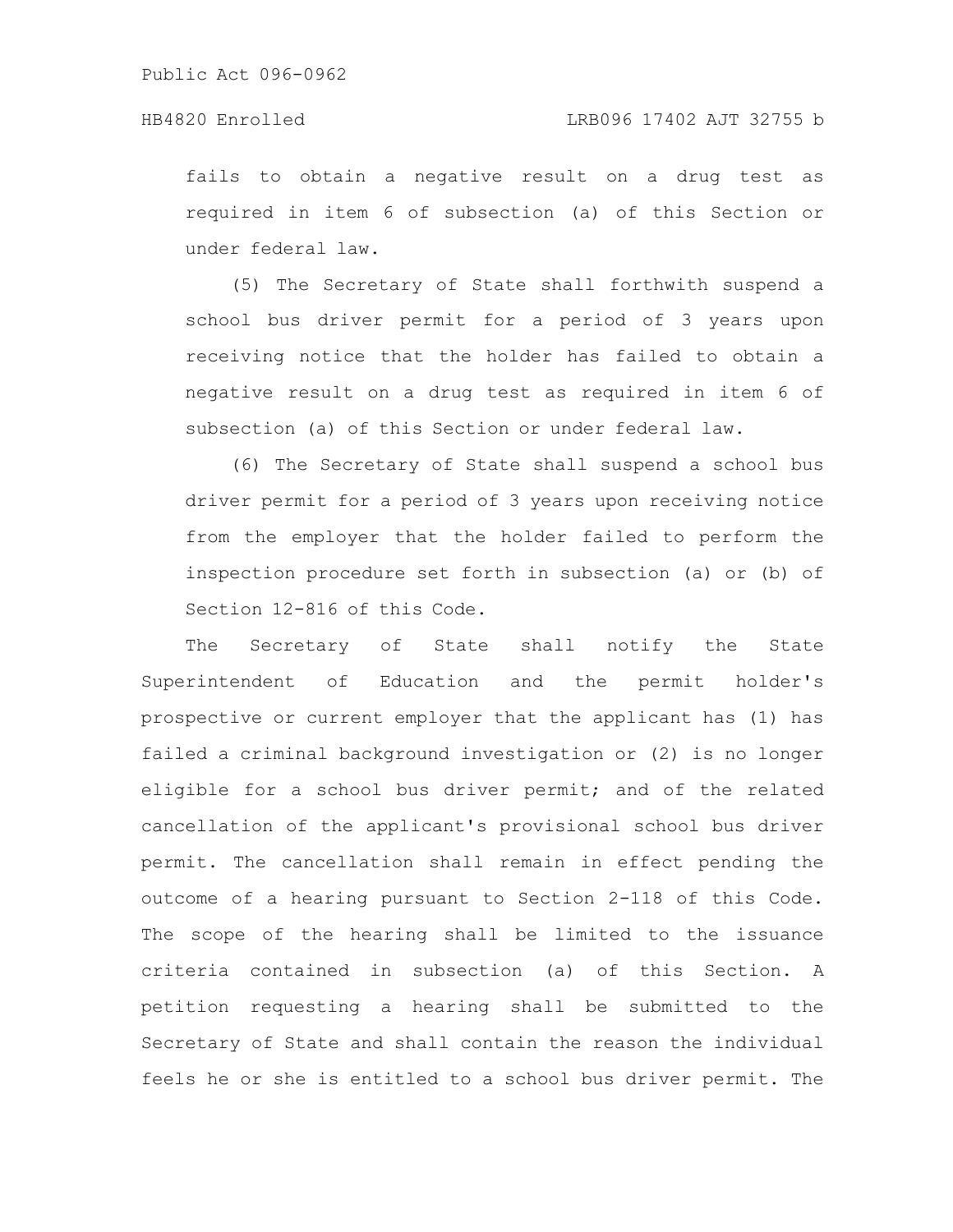### HB4820 Enrolled LRB096 17402 AJT 32755 b

permit holder's employer shall notify in writing to the Secretary of State that the employer has certified the removal of the offending school bus driver from service prior to the start of that school bus driver's next workshift. An employing school board that fails to remove the offending school bus driver from service is subject to the penalties defined in Section 3-14.23 of the School Code. A school bus contractor who violates a provision of this Section is subject to the penalties defined in Section 6-106.11.

All valid school bus driver permits issued under this Section prior to January 1, 1995, shall remain effective until their expiration date unless otherwise invalidated.

(h) When a school bus driver permit holder who is a service member is called to active duty, the employer of the permit holder shall notify the Secretary of State, within 30 days of notification from the permit holder, that the permit holder has been called to active duty. Upon notification pursuant to this subsection, (i) the Secretary of State shall characterize the permit as inactive until a permit holder renews the permit as provided in subsection (i) of this Section, and (ii) if a permit holder fails to comply with the requirements of this Section while called to active duty, the Secretary of State shall not characterize the permit as invalid.

(i) A school bus driver permit holder who is a service member returning from active duty must, within 90 days, renew a permit characterized as inactive pursuant to subsection (h) of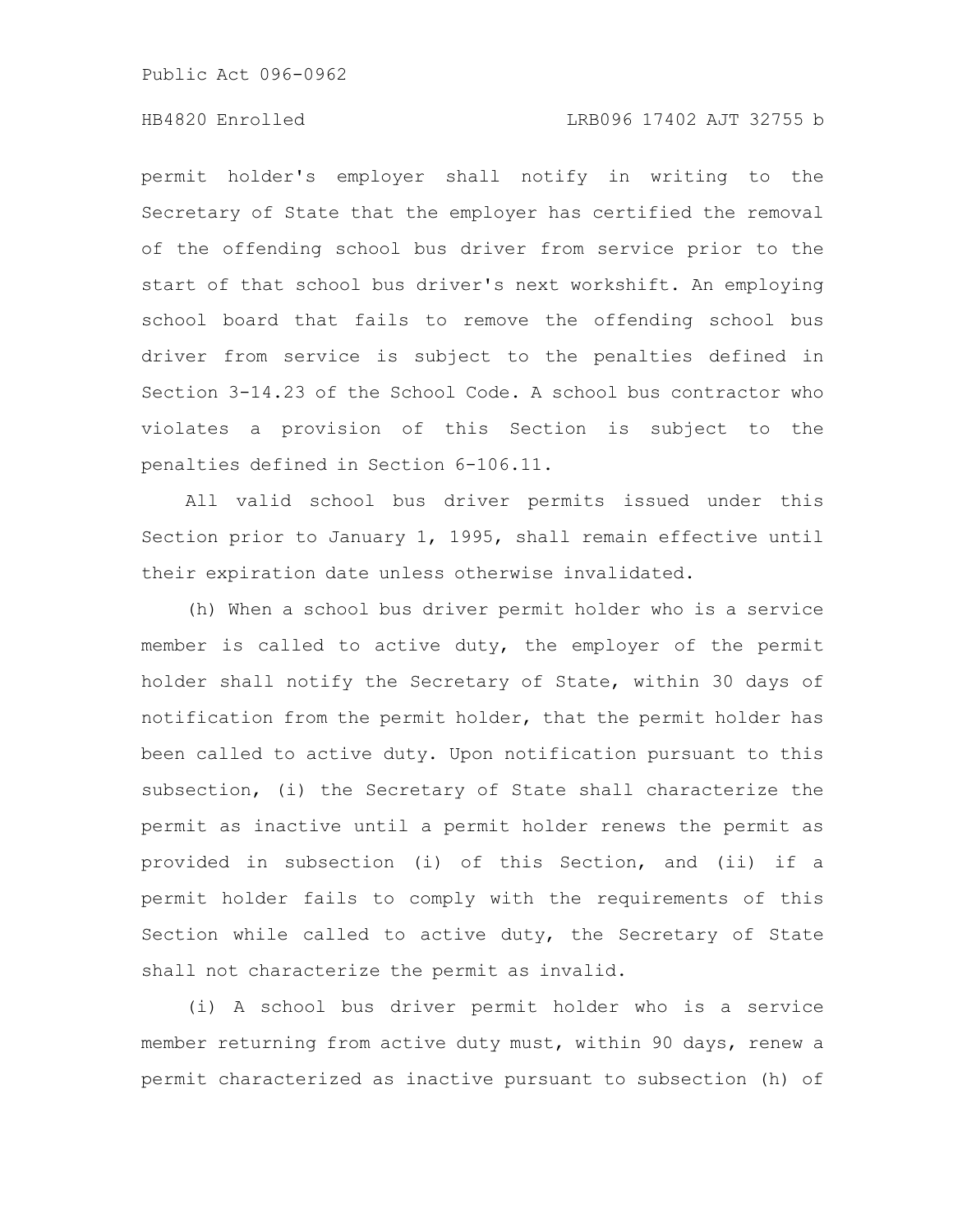### HB4820 Enrolled LRB096 17402 AJT 32755 b

this Section by complying with the renewal requirements of subsection (b) of this Section.

(j) For purposes of subsections (h) and (i) of this Section:

"Active duty" means active duty pursuant to an executive order of the President of the United States, an act of the Congress of the United States, or an order of the Governor.

"Service member" means a member of the Armed Services or reserve forces of the United States or a member of the Illinois National Guard.

(Source: P.A. 96-89, eff. 7-27-09; 96-818, eff. 11-17-09; revised 12-1-09.)

(625 ILCS 5/6-202) (from Ch. 95 1/2, par. 6-202)

Sec. 6-202. Non-residents and Unlicensed Persons-Revocation and Suspension-Reporting Convictions.

(a) The privilege of driving a motor vehicle on highways of this State given to a nonresident hereunder and the privilege which an unlicensed person might have to obtain a license under this Act shall be subject to suspension or revocation by the Secretary of State in like manner and for like cause as a drivers license issued hereunder may be suspended or revoked.

(b) The Secretary of State is authorized, upon receiving a report of the conviction in this State of a nonresident driver of a motor vehicle of any offense under the laws of this State relating to operation, custody or ownership of motor vehicles,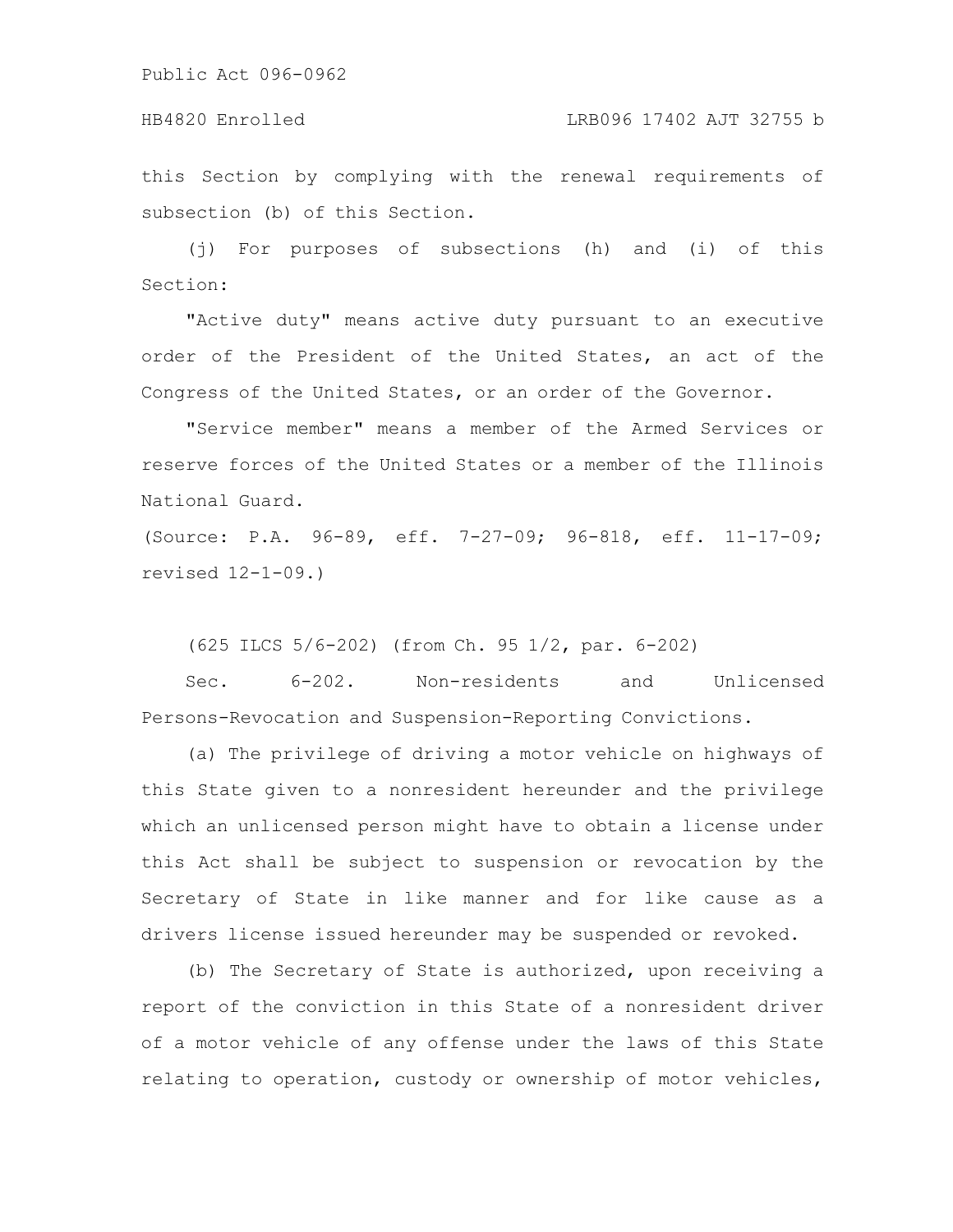#### HB4820 Enrolled LRB096 17402 AJT 32755 b

to forward a copy or abstract of such report to the motor vehicle administrator of the State wherein the person so convicted is a resident.

(c) (Blank.) When a nonresident's operating priv suspended or revoked, the Secretary of State shall forward a certified copy of the record of such action to the vehicle administrator in the State where such person resides.

(d) This section is subject to the provisions of the Driver License Compact.

(Source: P.A. 76-1752.)

(625 ILCS 5/Ch. 6 Art. IV heading)

ARTICLE IV. COMMERCIAL DRIVER EXAM TRAINING SCHOOLS (Source: P.A. 96-740, eff. 1-1-10.)

(625 ILCS 5/6-401) (from Ch. 95 1/2, par. 6-401)

Sec. 6-401. Driver exam training schools for preparation for examination given by Secretary of State-license required. No person, firm, association, partnership or corporation shall operate a driver exam training school or engage in the business of giving instruction for hire or for a fee in the driving of motor vehicles for the preparation of an applicant for examination given by the Secretary of State for a drivers license or permit, unless a license therefor has been issued by the Secretary. No public schools or educational institutions shall contract with entities engaged in the business of giving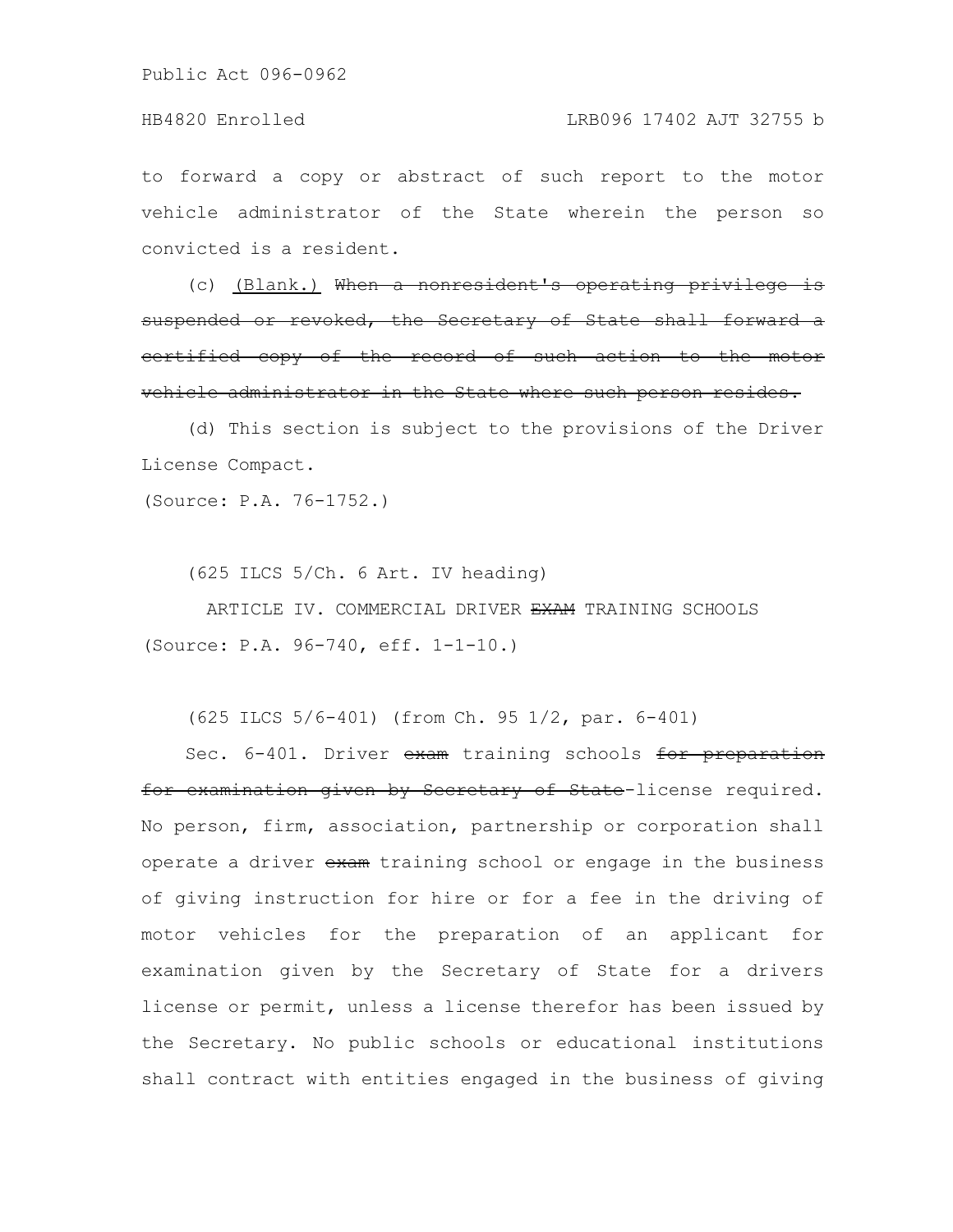#### HB4820 Enrolled LRB096 17402 AJT 32755 b

instruction for hire or for a fee in the driving of motor vehicles for the preparation of an applicant for examination given by the Secretary of State for a driver's license or permit, unless a license therefor has been issued by the Secretary.

This Section shall not apply to (i) public schools or to educational institutions in which driving instruction is part of the curriculum, (ii) employers giving instruction to their employees, or (iii) schools that teach enhanced driving skills to licensed drivers as set forth in Article X of Chapter 6 of this Code.

(Source: P.A. 96-740, eff. 1-1-10.)

(625 ILCS 5/6-402) (from Ch. 95 1/2, par. 6-402)

Sec. 6-402. Qualifications of driver exam training schools. In order to qualify for a license to operate a driver exam training school, each applicant must:

(a) be of good moral character;

(b) be at least 21 years of age;

(c) maintain an established place of business open to the public which meets the requirements of Section 6-403 through 6-407;

(d) maintain bodily injury and property damage liability insurance on motor vehicles while used in driving exam instruction, insuring the liability of the driving school, the driving instructors and any person taking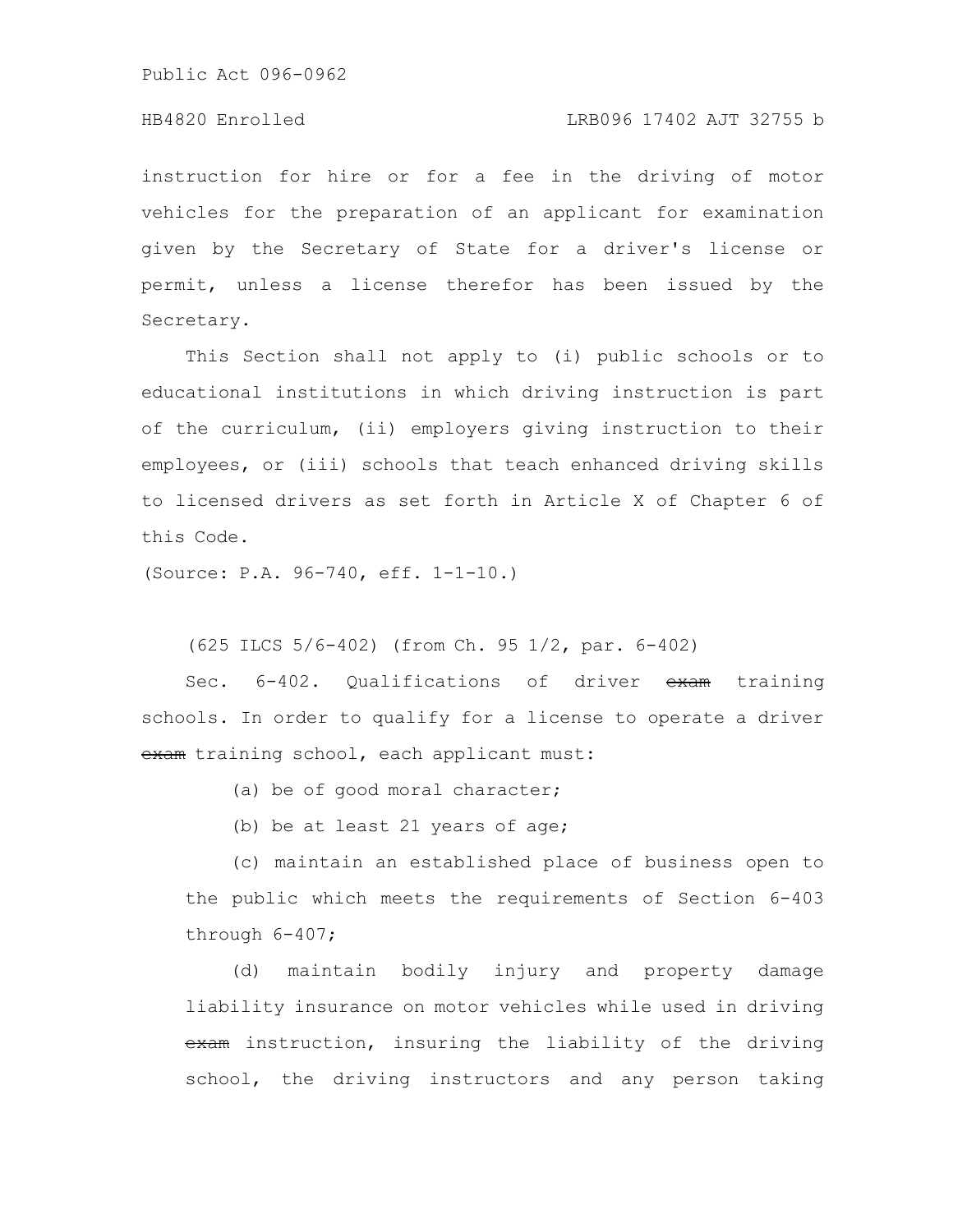instruction in at least the following amounts: \$50,000 for bodily injury to or death of one person in any one accident and, subject to said limit for one person, \$100,000 for bodily injury to or death of 2 or more persons in any one accident and the amount of \$10,000 for damage to property of others in any one accident. Evidence of such insurance coverage in the form of a certificate from the insurance carrier shall be filed with the Secretary of State, and such certificate shall stipulate that the insurance shall not be cancelled except upon 10 days prior written notice to the Secretary of State. The decal showing evidence of insurance shall be affixed to the windshield of the vehicle;

(e) provide a continuous surety company bond in the principal sum of \$20,000 for the protection of the contractual rights of students in such form as will meet with the approval of the Secretary of State and written by a company authorized to do business in this State. However, the aggregate liability of the surety for all breaches of the condition of the bond in no event shall exceed the principal sum of \$20,000. The surety on any such bond may cancel such bond on giving 30 days notice thereof in writing to the Secretary of State and shall be relieved of liability for any breach of any conditions of the bond which occurs after the effective date of cancellation;

(f) have the equipment necessary to the giving of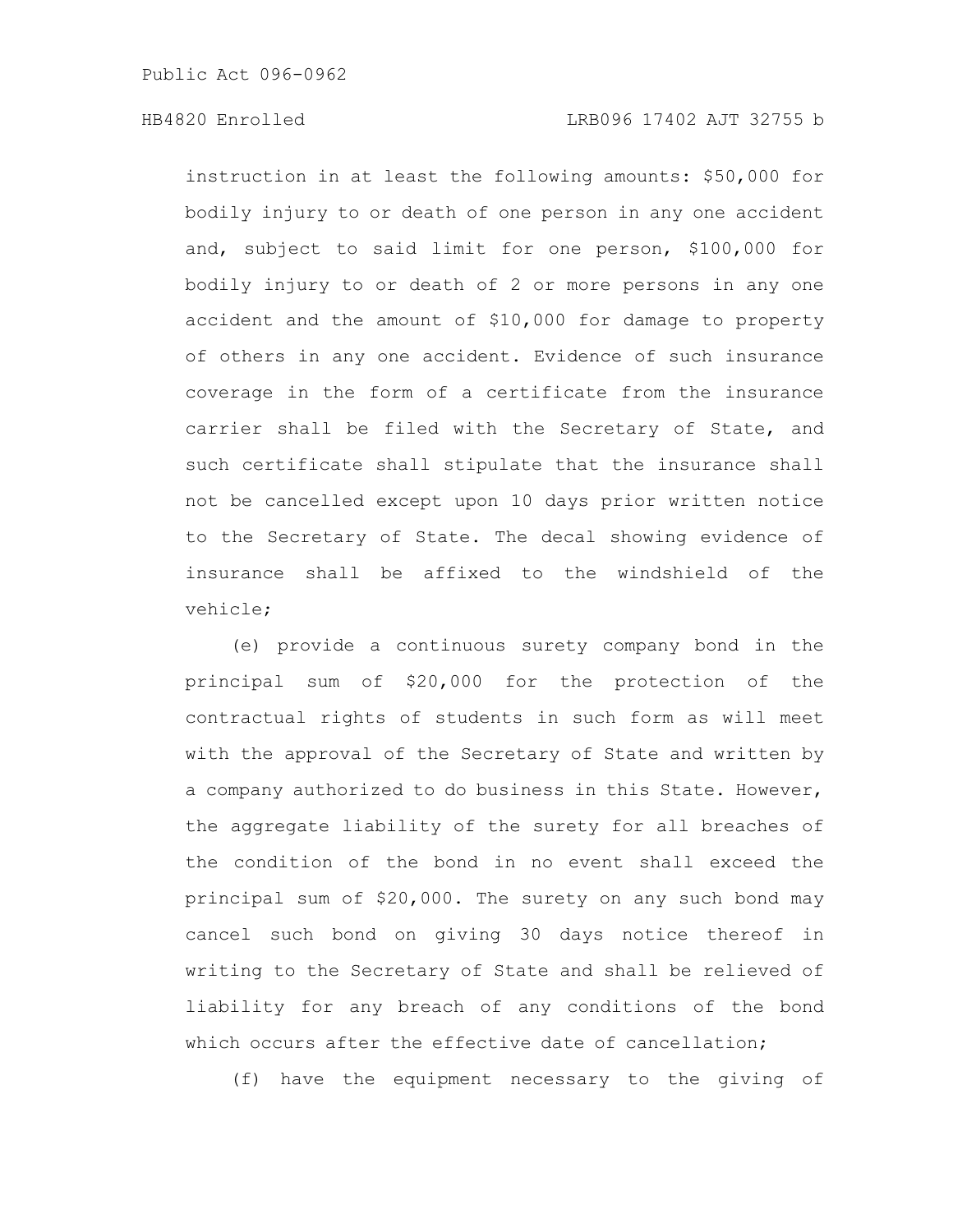proper instruction in the operation of motor vehicles;

(g) have and use a business telephone listing for all business purposes;

(h) pay to the Secretary of State an application fee of \$500 and \$50 for each branch application; and

(i) authorize an investigation to include a fingerprint based background check to determine if the applicant has ever been convicted of a crime and if so, the disposition of those convictions. The authorization shall indicate the scope of the inquiry and the agencies that may be contacted. Upon this authorization, the Secretary of State may request and receive information and assistance from any federal, State, or local governmental agency as part of the authorized investigation. Each applicant shall have his or her fingerprints submitted to the Department of State Police in the form and manner prescribed by the Department of State Police. The fingerprints shall be checked against the Department of State Police and Federal Bureau of Investigation criminal history record information databases. The Department of State Police shall charge a fee for conducting the criminal history records check, which shall be deposited in the State Police Services Fund and shall not exceed the actual cost of the records check. The applicant shall be required to pay all related fingerprint fees including, but not limited to, the amounts established by the Department of State Police and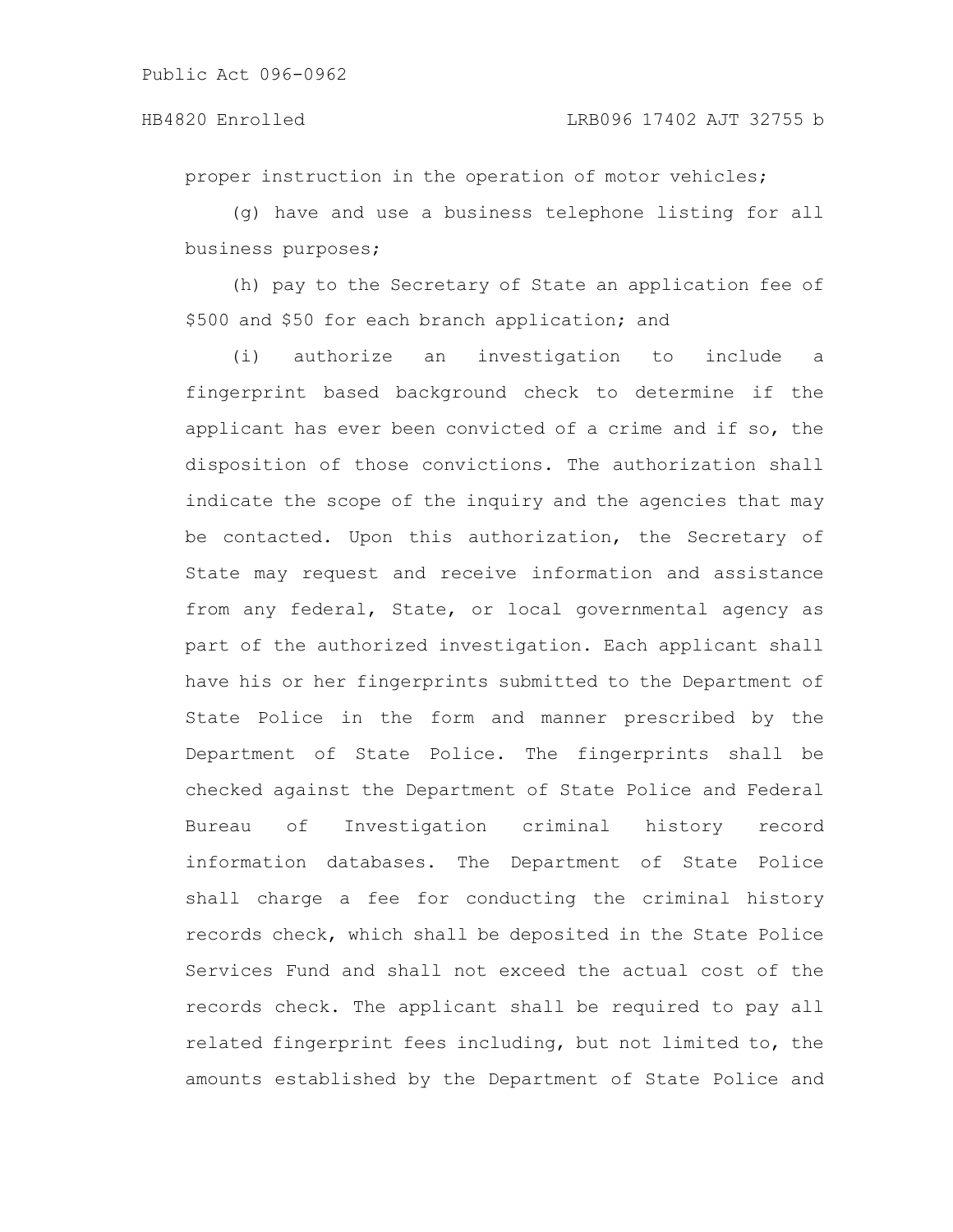the Federal Bureau of Investigation to process fingerprint based criminal background investigations. The Department of State Police shall provide information concerning any criminal convictions and disposition of criminal convictions brought against the applicant upon request of the Secretary of State provided that the request is made in the form and manner required by the Department of the State Police. Unless otherwise prohibited by law, the information derived from the investigation including the source of the information and any conclusions or recommendations derived from the information by the Secretary of State shall be provided to the applicant, or his designee, upon request to the Secretary of State, prior to any final action by the Secretary of State on the application. Any criminal convictions and disposition information obtained by the Secretary of State shall be confidential and may not be transmitted outside the Office of the Secretary of State, except as required herein, and may not be transmitted to anyone within the Office of the Secretary of State except as needed for the purpose of evaluating the applicant. The information obtained from the investigation may be maintained by the Secretary of State or any agency to which the information was transmitted. Only information and standards, which bear a reasonable and rational relation to the performance of a driver exam training school owner, shall be used by the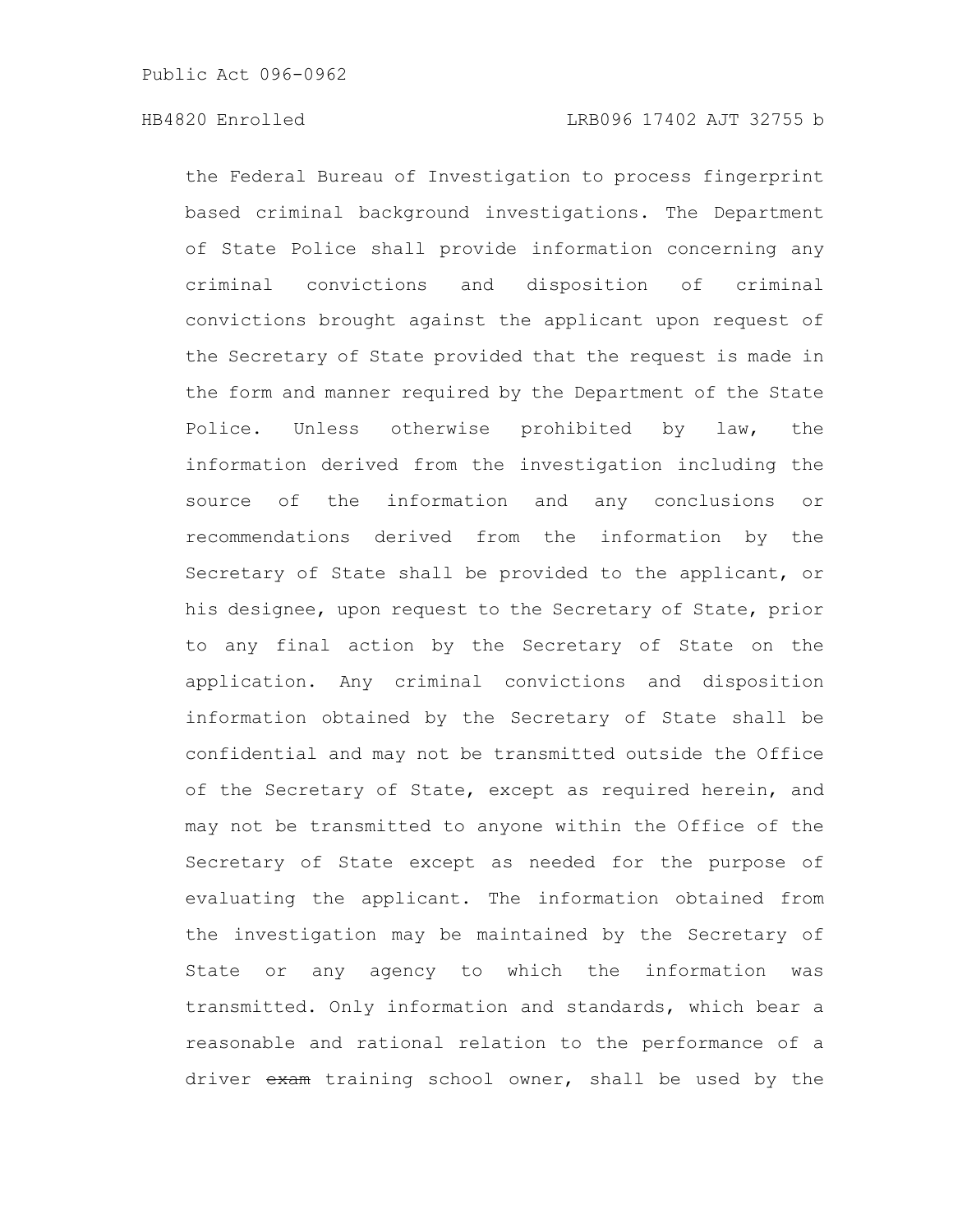#### HB4820 Enrolled LRB096 17402 AJT 32755 b

Secretary of State. Any employee of the Secretary of State who gives or causes to be given away any confidential information concerning any criminal charges or disposition of criminal charges of an applicant shall be guilty of a Class A misdemeanor, unless release of the information is authorized by this Section.

No license shall be issued under this Section to a person who is a spouse, offspring, sibling, parent, grandparent, grandchild, uncle or aunt, nephew or niece, cousin, or in-law of the person whose license to do business at that location has been revoked or denied or to a person who was an officer or employee of a business firm that has had its license revoked or denied, unless the Secretary of State is satisfied the application was submitted in good faith and not for the purpose or effect of defeating the intent of this Code.

(Source: P.A. 96-740, eff. 1-1-10.)

(625 ILCS 5/6-403) (from Ch. 95 1/2, par. 6-403)

Sec. 6-403. Established Place of Business. The established place of business of each driver exam training school must be owned or leased by the driver exam training school and regularly occupied and primarily used by that driver exam training school for the business of selling and giving driving instructions for hire or for a fee, and the business of preparing members of the public for examination given by the Secretary of State for a drivers license.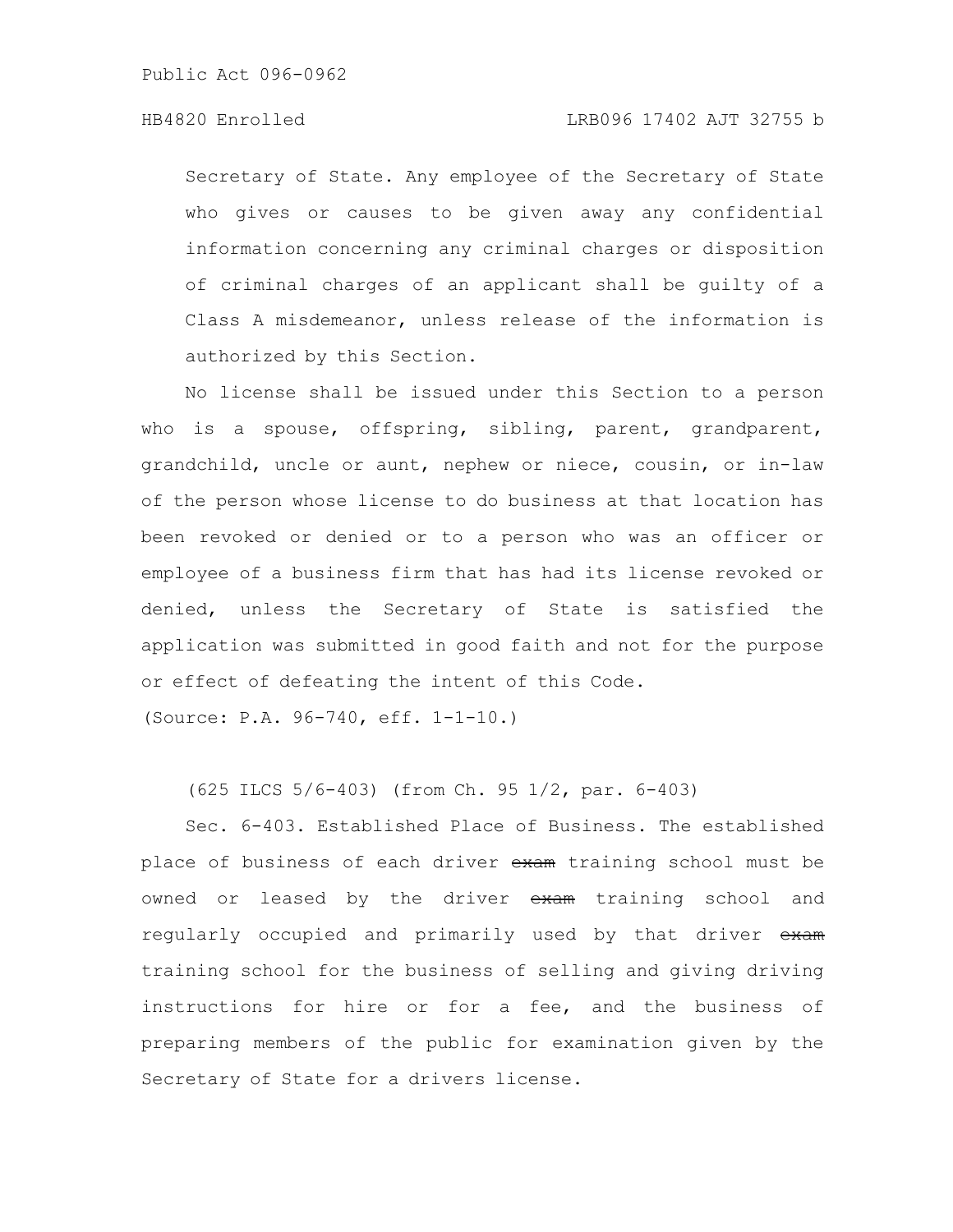(Source: P.A. 96-740, eff. 1-1-10.)

(625 ILCS 5/6-404) (from Ch. 95 1/2, par. 6-404)

Sec. 6-404. Location of Schools. The established place of business of each driver exam training school must be located in a district which is zoned for business or commercial purposes. The driver exam training school office must have a permanent sign clearly readable from the street, from a distance of no less than 100 feet, with the name of the driving exam school upon it.

(Source: P.A. 96-740, eff. 1-1-10.)

(625 ILCS 5/6-405) (from Ch. 95 1/2, par. 6-405)

Sec. 6-405. Restrictions of Locations. The established place of business, or branch office, branch class room or advertised address of any driver exam training school shall not consist of or include a house trailer, residence, tent, temporary stand, temporary address, office space, a room or rooms in a hotel, rooming house or apartment house, or premises occupied by a single or multiple unit dwelling house or telephone answering service.

(Source: P.A. 96-740, eff. 1-1-10.)

(625 ILCS 5/6-406) (from Ch. 95 1/2, par. 6-406) Sec. 6-406. Required Facilities.

(a) The established place of business of each driver exam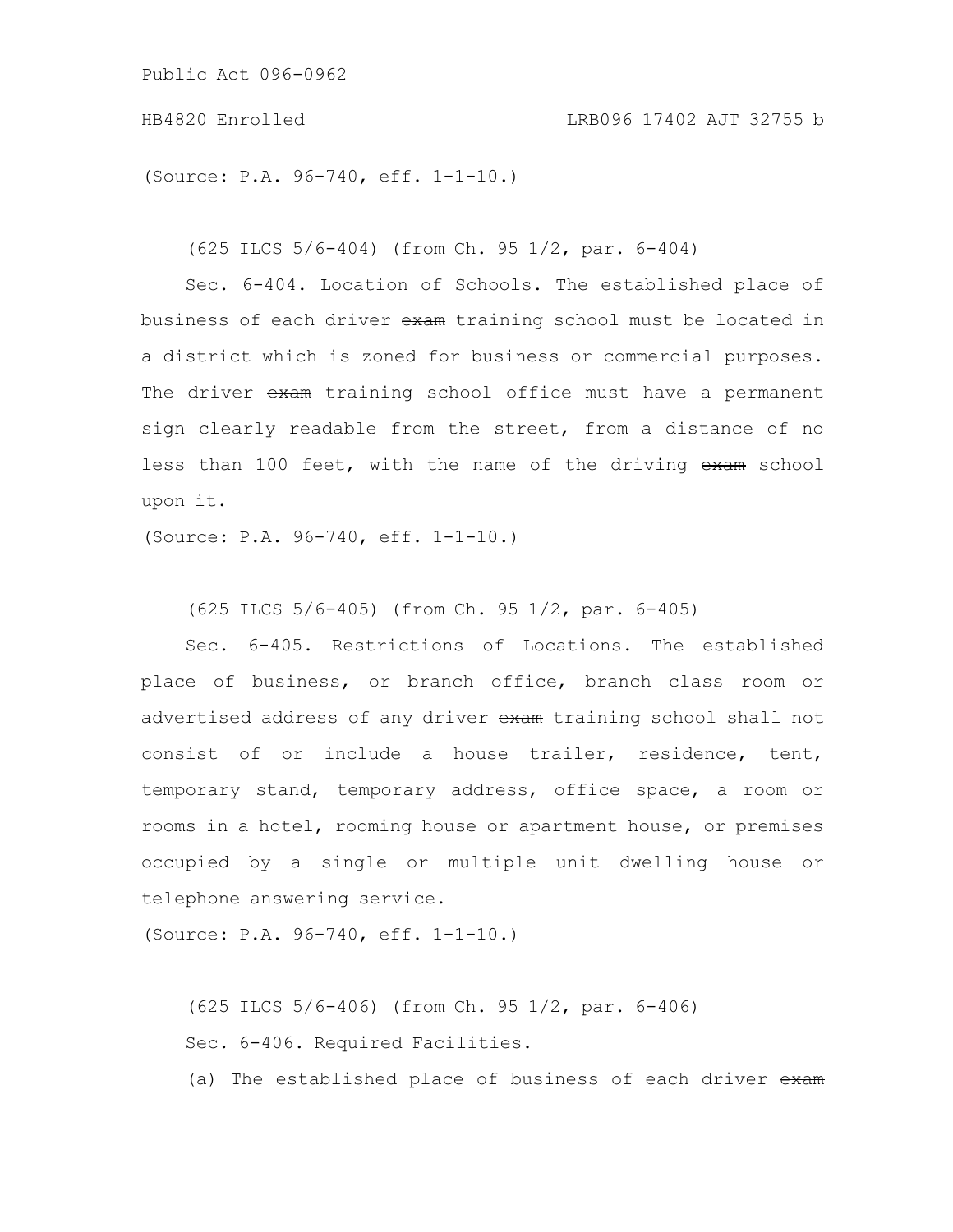#### HB4820 Enrolled LRB096 17402 AJT 32755 b

training school must consist of at least the following permanent facilities:

(1) An office facility;

(2) A class room facility.

(b) The main class room facility of each driver exam training school must be reasonably accessible to the main office facility of the driver exam training school.

(c) All class room facilities must have adequate lighting, heating, ventilation, and must comply with all state, and local laws relating to public health, safety and sanitation.

(d) The main office facility and branch office facility of each driver exam training school must contain sufficient space, equipment, records and personnel to carry on the business of the driver exam training school. The main office facility must be specifically devoted to driver exam training school business.

(e) A driver exam training school which as an established place of business and a main office facility, may operate a branch office or a branch class room provided that all the requirements for the main office or main class room are met and that such branch office bears the same name and is operated as a part of the same business entity as the main office facility.

(f) No driver exam training school may share any main or branch facility or facilities with any other driver exam training school.

(Source: P.A. 96-740, eff. 1-1-10.)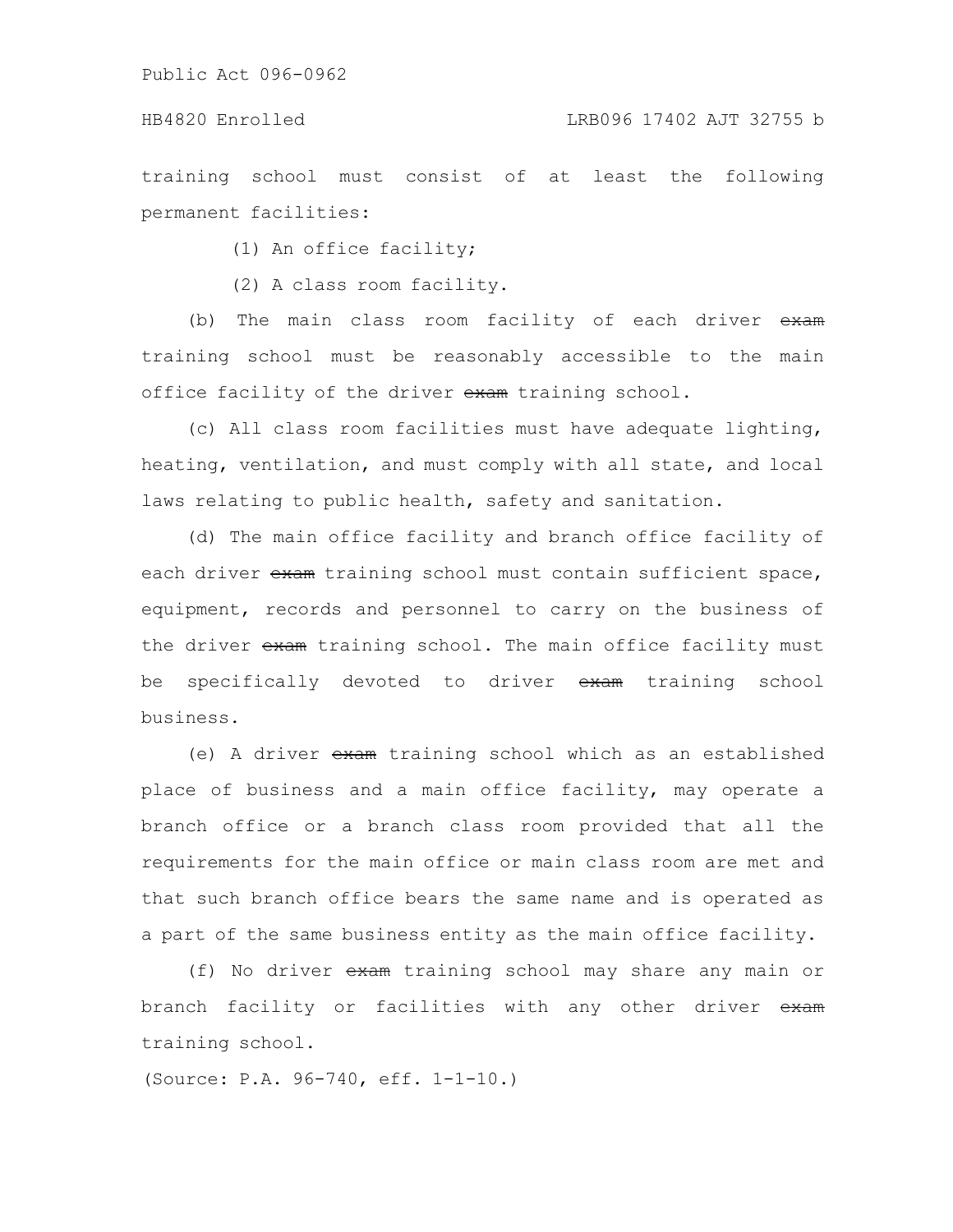(625 ILCS 5/6-407) (from Ch. 95 1/2, par. 6-407)

Sec. 6-407. Locations and State Facilities. No office or place of business of a driver exam training school shall be established within 1,500 feet of any building used as an office by any department of the Secretary of State having to do with the administration of any laws relating to motor vehicles, nor may any driving school solicit or advertise for business within 1,500 feet of any building used as an office by the Secretary of State having to do with the administration of any laws relating to motor vehicles.

(Source: P.A. 96-740, eff. 1-1-10.)

(625 ILCS 5/6-408) (from Ch. 95 1/2, par. 6-408)

Sec. 6-408. Records. All driver exam training schools licensed by the Secretary of State must maintain a permanent record of instructions given to each student. The record must contain the name of the school and the name of the student, the number of all licenses or permits held by the student, the type and date of instruction given, whether class room or behind the wheel, and the signature of the instructor.

All permanent student instruction records must be kept on file in the main office of each driver exam training school for a period of 3 calendar years after the student has ceased taking instruction at or with the school.

The records should show the fees and charges of the school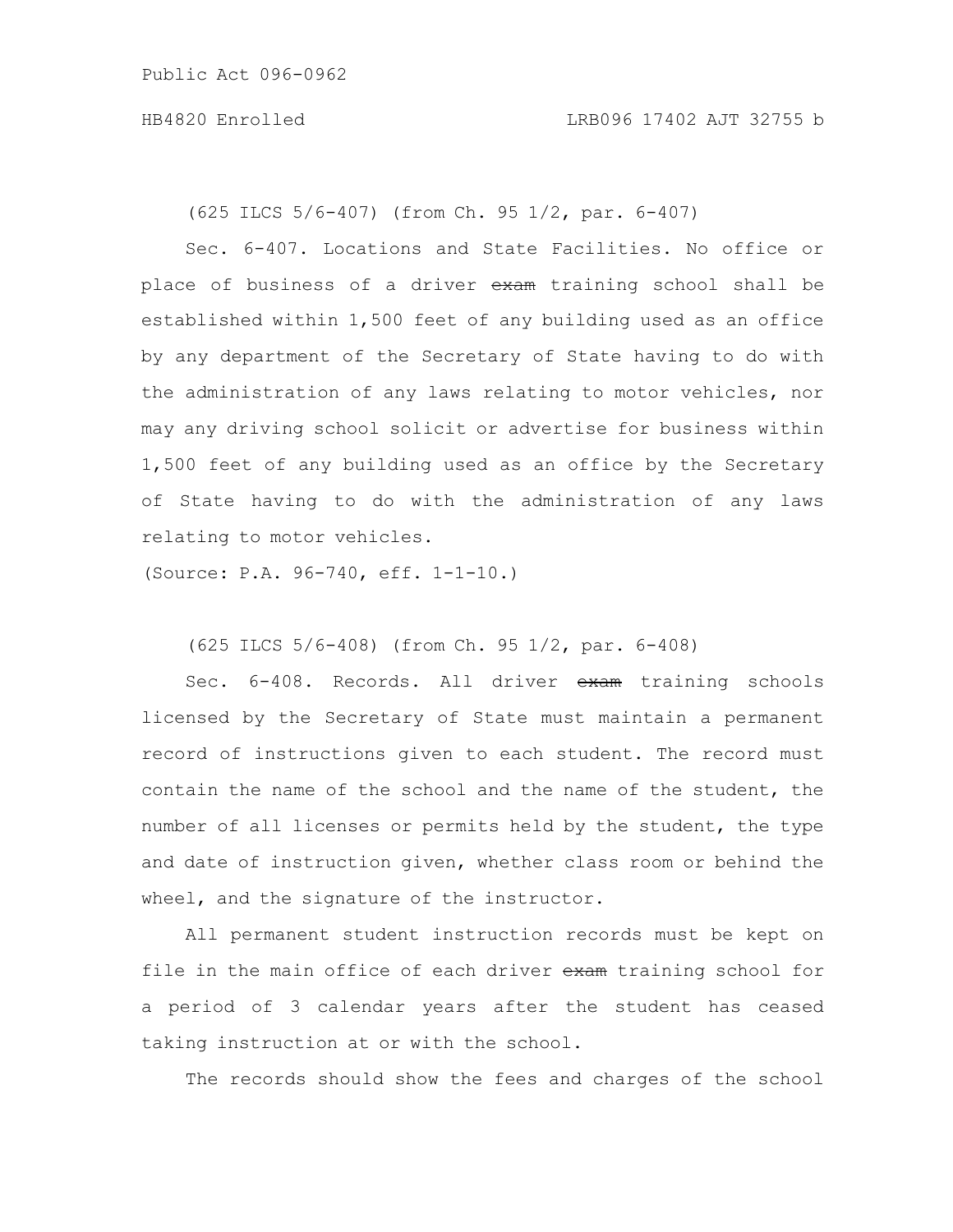### HB4820 Enrolled LRB096 17402 AJT 32755 b

and also the record should show the course content and instructions given to each student.

(Source: P.A. 96-740, eff. 1-1-10.)

(625 ILCS 5/6-408.5)

Sec. 6-408.5. Courses for students or high school dropouts; limitation.

(a) No driver exam training school or driving exam training instructor licensed under this Act may request a certificate of completion from the Secretary of State as provided in Section 6-411 for any person who is enrolled as a student in any public or non-public secondary school at the time such instruction is to be provided, or who was so enrolled during the semester last ended if that instruction is to be provided between semesters or during the summer after the regular school term ends, unless that student has received a passing grade in at least 8 courses during the 2 semesters last ending prior to requesting a certificate of completion from the Secretary of State for the student.

(b) No driver exam training school or driving exam training instructor licensed under this Act may request a certificate of completion from the Secretary of State as provided in Section 6-411 for any person who has dropped out of school and has not yet attained the age of 18 years unless the driver exam training school or driving exam training instructor has: 1) obtained written documentation verifying the dropout's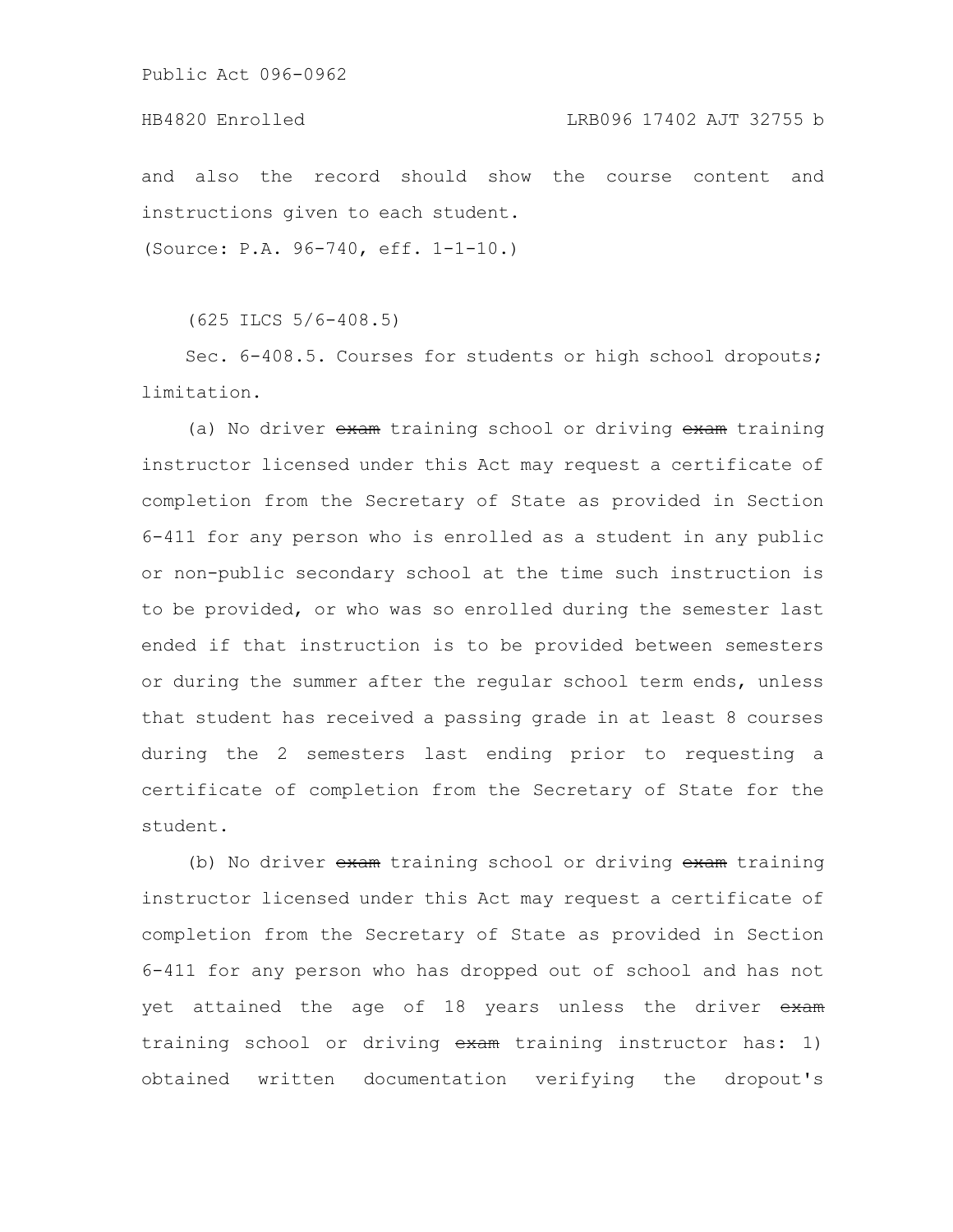### HB4820 Enrolled LRB096 17402 AJT 32755 b

enrollment in a GED or alternative education program or has obtained a copy of the dropout's GED certificate; 2) obtained verification that the student prior to dropping out had received a passing grade in at least 8 courses during the 2 previous semesters last ending prior to requesting a certificate of completion; or 3) obtained written consent from the dropout's parents or guardians and the regional superintendent.

(c) Students shall be informed of the eligibility requirements of this Act in writing at the time of registration.

(d) The superintendent of schools of the school district in which the student resides and attends school or in which the student resides at the time he or she drops out of school (with respect to a public high school student or a dropout from the public high school) or the chief school administrator (with respect to a student who attends a non-public high school or a dropout from a non-public high school) may waive the requirements of this Section if the superintendent or chief school administrator, as the case may be, deems it to be in the best interests of the student or dropout. Before requesting a certificate of completion from the Secretary of State for any person who is enrolled as a student in any public or non-public secondary school or who was so enrolled in the semester last ending prior to the request for a certificate of completion from the Secretary of State or who is of high school age, the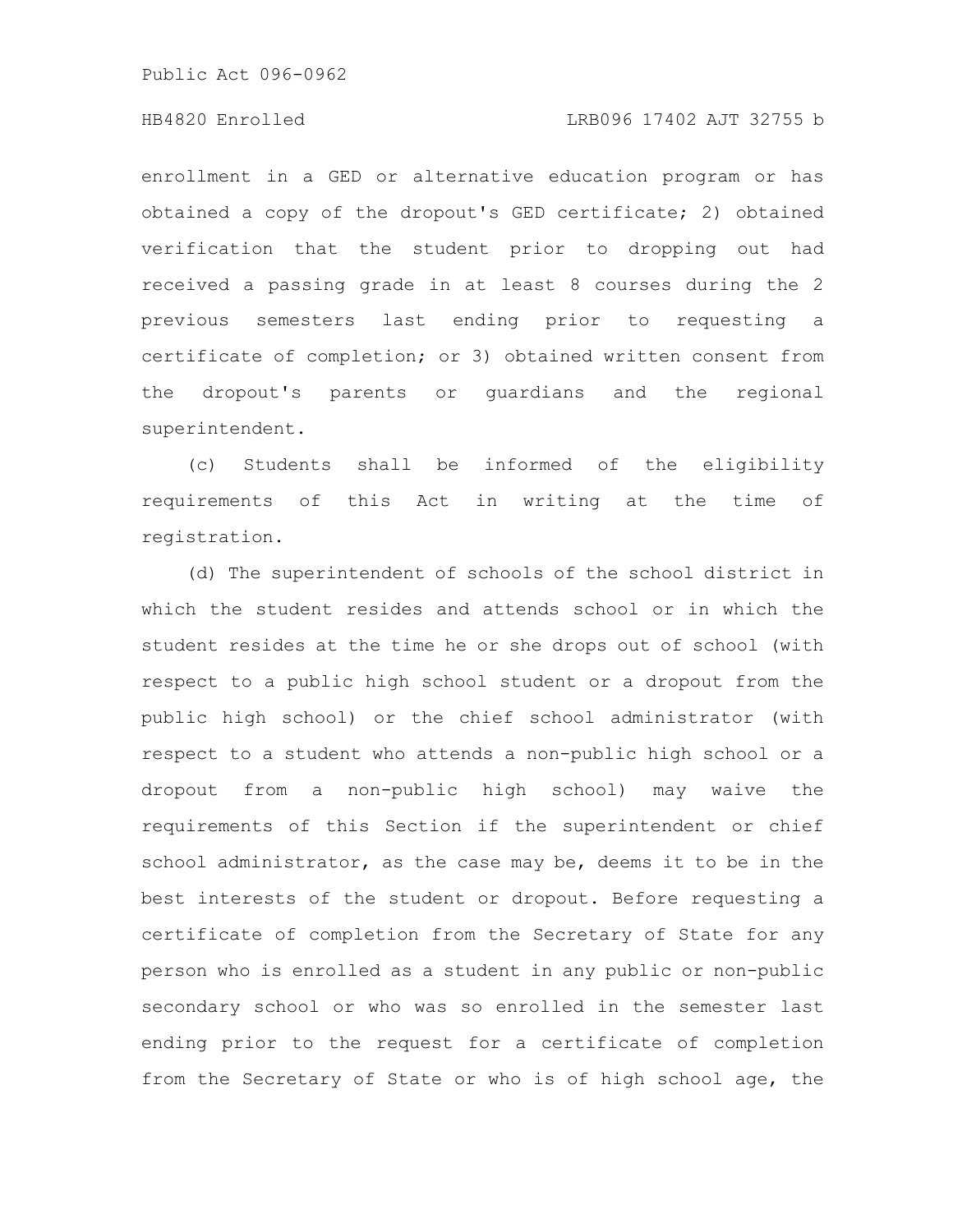### HB4820 Enrolled LRB096 17402 AJT 32755 b

driver exam training school shall determine from the school district in which that person resides or resided at the time of dropping out of school, or from the chief administrator of the non-public high school attended or last attended by such person, as the case may be, that such person is not ineligible to receive a certificate of completion under this Section. (Source: P.A. 96-740, eff. 1-1-10.)

(625 ILCS 5/6-409) (from Ch. 95 1/2, par. 6-409)

Sec. 6-409. Display of License. Each driver exam training school must display at a prominent place in its main office all of the following:

(a) The State license issued to the school;

(b) The names and addresses and State instructors licenses of all instructors employed by the school;

(c) The address of all branch offices and branch class rooms.

(Source: P.A. 96-740, eff. 1-1-10.)

(625 ILCS 5/6-410) (from Ch. 95 1/2, par. 6-410)

Sec. 6-410. Vehicle inspections. The Department of Transportation shall provide for the inspection of all motor vehicles used for driver exam training, and shall issue a safety inspection sticker provided:

(a) The motor vehicle has been inspected by the Department and found to be in safe mechanical condition;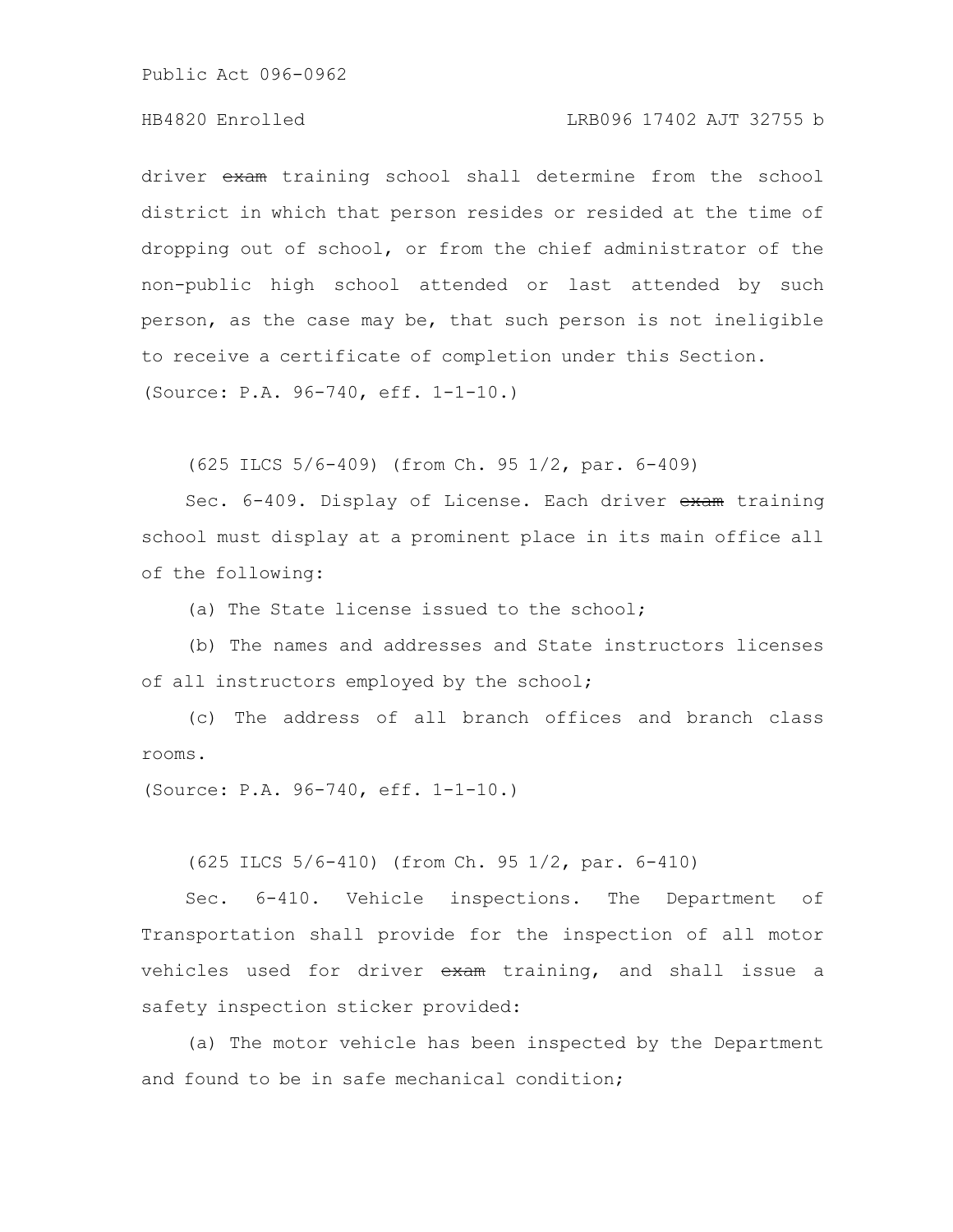### HB4820 Enrolled LRB096 17402 AJT 32755 b

(b) The motor vehicle is equipped with dual control brakes and a mirror on each side of the motor vehicle so located as to reflect to the driver a view of the highway for a distance of at least 200 feet to the rear of such motor vehicle; and

(c) The motor vehicle is equipped with a sign or signs visible from the front and the rear in letters no less than 2 inches tall, listing the full name of the driver exam training school which has registered and insured the motor vehicle. (Source: P.A. 96-740, eff. 1-1-10.)

(625 ILCS 5/6-411) (from Ch. 95 1/2, par. 6-411)

Sec. 6-411. Qualifications of Driver Exam Training Instructors. In order to qualify for a license as an instructor for a driving exam school, an applicant must:

(a) Be of good moral character;

(b) Authorize an investigation to include a fingerprint based background check to determine if the applicant has ever been convicted of a crime and if so, the disposition of those convictions; this authorization shall indicate the scope of the inquiry and the agencies which may be contacted. Upon this authorization the Secretary of State may request and receive information and assistance from any federal, state or local governmental agency as part of the authorized investigation. Each applicant shall submit his or her fingerprints to the Department of State Police in the form and manner prescribed by the Department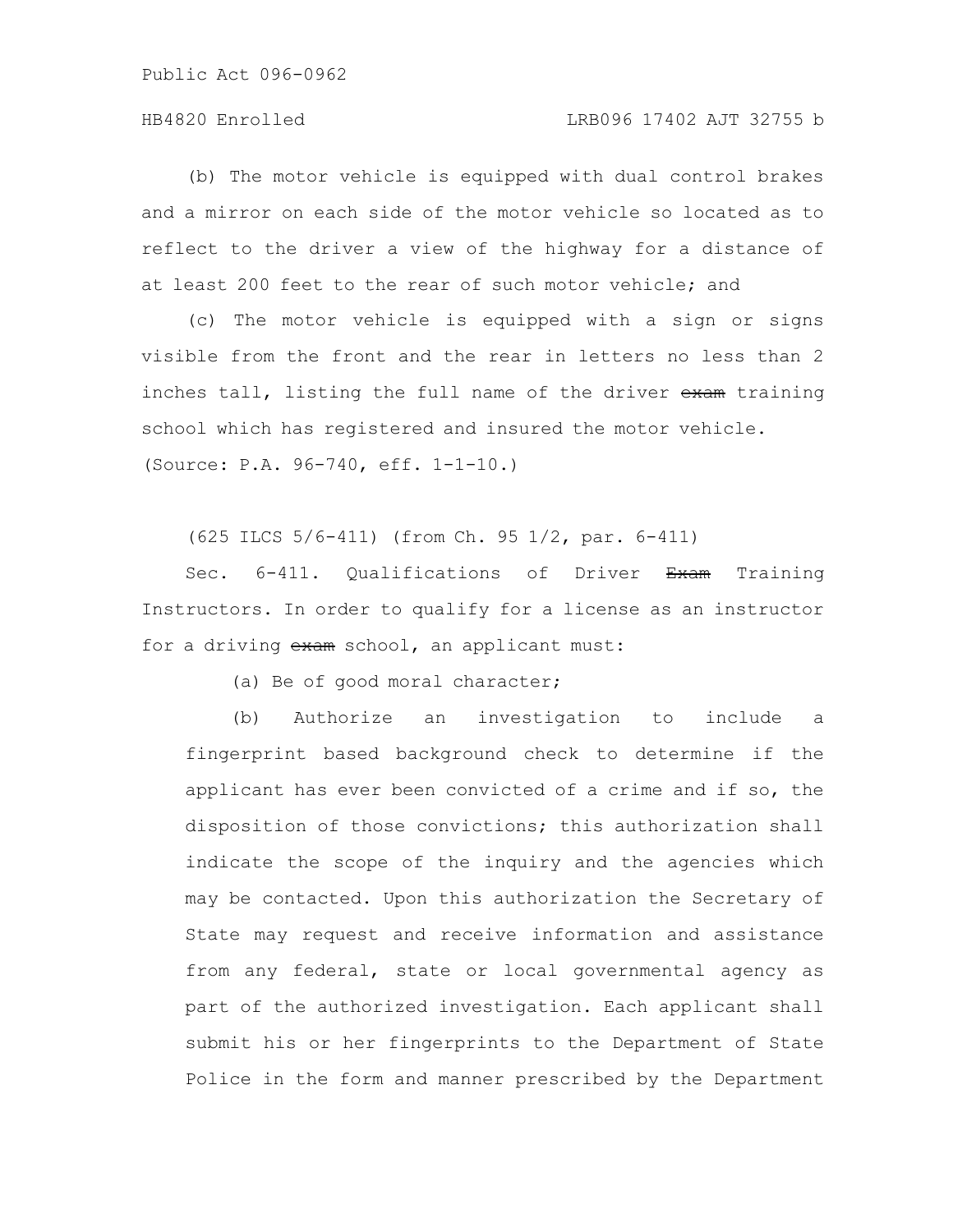of State Police. These fingerprints shall be checked against the fingerprint records now and hereafter filed in the Department of State Police and Federal Bureau of Investigation criminal history records databases. The Department of State Police shall charge a fee for conducting the criminal history records check, which shall be deposited in the State Police Services Fund and shall not exceed the actual cost of the records check. The applicant shall be required to pay all related fingerprint fees including, but not limited to, the amounts established by the Department of State Police and the Federal Bureau of Investigation to process fingerprint based criminal background investigations. The Department of State Police shall provide information concerning any criminal convictions, and their disposition, brought against the applicant upon request of the Secretary of State when the request is made in the form and manner required by the Department of State Police. Unless otherwise prohibited by law, the information derived from this investigation including the source of this information, and any conclusions or recommendations derived from this information by the Secretary of State shall be provided to the applicant, or his designee, upon request to the Secretary of State, prior to any final action by the Secretary of State on the application. Any criminal convictions and their disposition information obtained by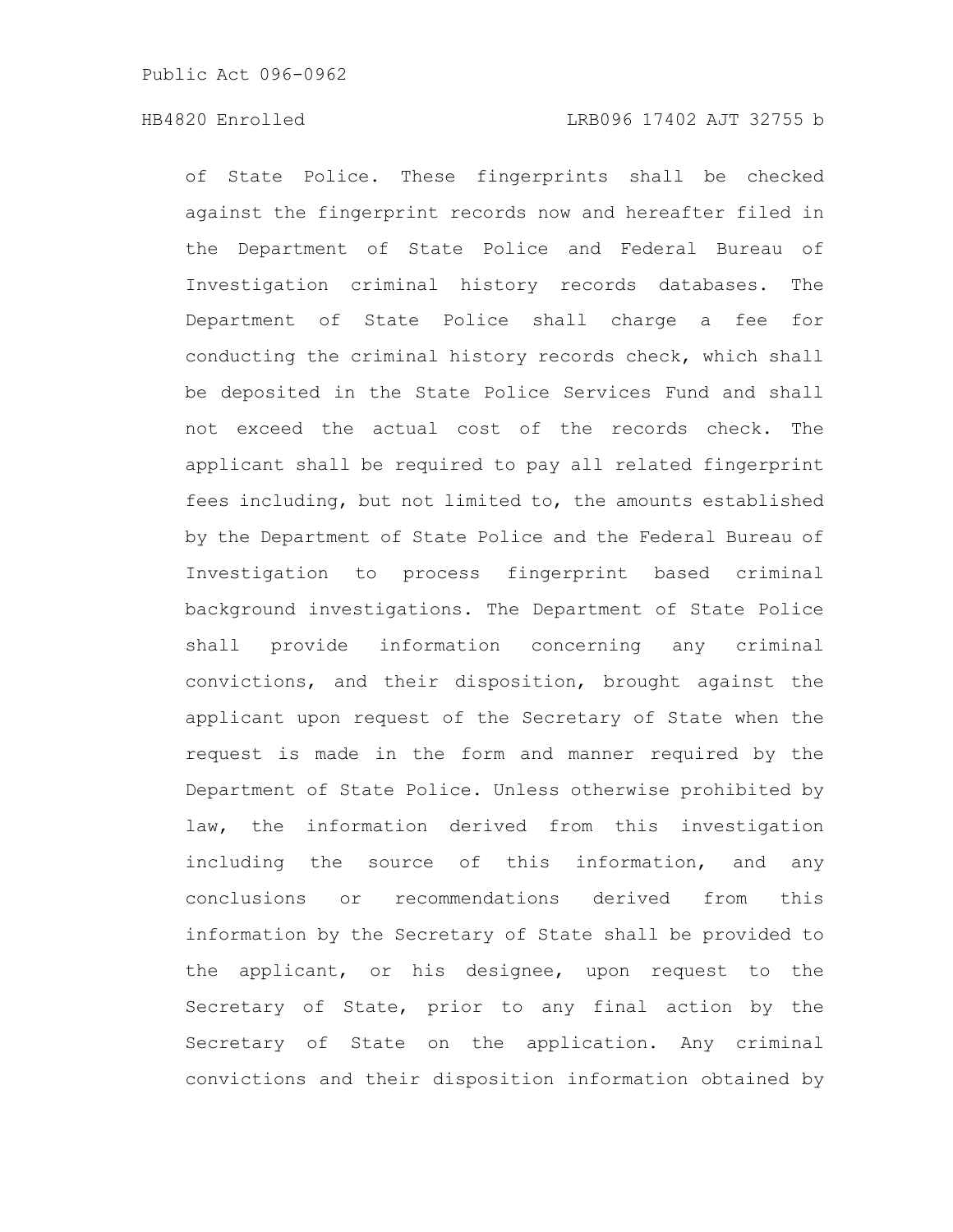the Secretary of State shall be confidential and may not be transmitted outside the Office of the Secretary of State, except as required herein, and may not be transmitted to anyone within the Office of the Secretary of State except as needed for the purpose of evaluating the applicant. The information obtained from this investigation may be maintained by the Secretary of State or any agency to which such information was transmitted. Only information and standards which bear a reasonable and rational relation to the performance of a driver exam training instructor shall be used by the Secretary of State. Any employee of the Secretary of State who gives or causes to be given away any confidential information concerning any criminal charges and their disposition of an applicant shall be guilty of a Class A misdemeanor unless release of such information is authorized by this Section;

(c) Pass such examination as the Secretary of State shall require on (1) traffic laws, (2) safe driving practices, (3) operation of motor vehicles, and (4) qualifications of teacher;

(d) Be physically able to operate safely a motor vehicle and to train others in the operation of motor vehicles. An instructors license application must be accompanied by a medical examination report completed by a competent physician licensed to practice in the State of Illinois;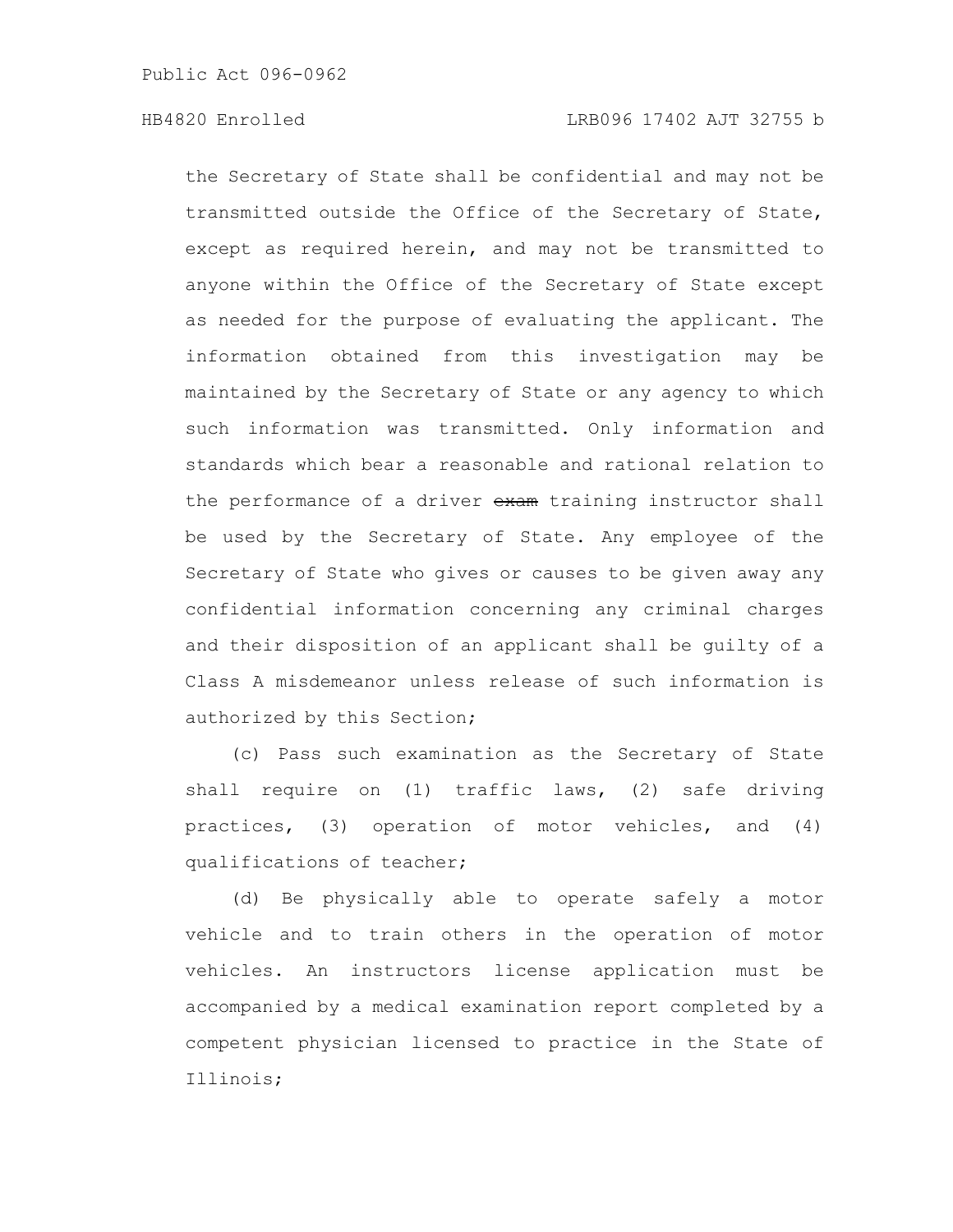(e) Hold a valid Illinois drivers license;

(f) Have graduated from an accredited high school after at least 4 years of high school education or the equivalent; and

(g) Pay to the Secretary of State an application and license fee of \$70.

If a driver exam training school class room instructor teaches an approved driver education course, as defined in Section 1-103 of this Code, to students under 18 years of age, he or she shall furnish to the Secretary of State a certificate issued by the State Board of Education that the said instructor is qualified and meets the minimum educational standards for teaching driver education courses in the local public or parochial school systems, except that no State Board of Education certification shall be required of any instructor who teaches exclusively in a commercial driving school. On and after July 1, 1986, the existing rules and regulations of the State Board of Education concerning commercial driving schools shall continue to remain in effect but shall be administered by the Secretary of State until such time as the Secretary of State shall amend or repeal the rules in accordance with the Illinois Administrative Procedure Act. Upon request, the Secretary of State shall issue a certificate of completion to a student under 18 years of age who has completed an approved driver education course at a commercial driving school. (Source: P.A. 95-331, eff. 8-21-07; 96-740, eff. 1-1-10.)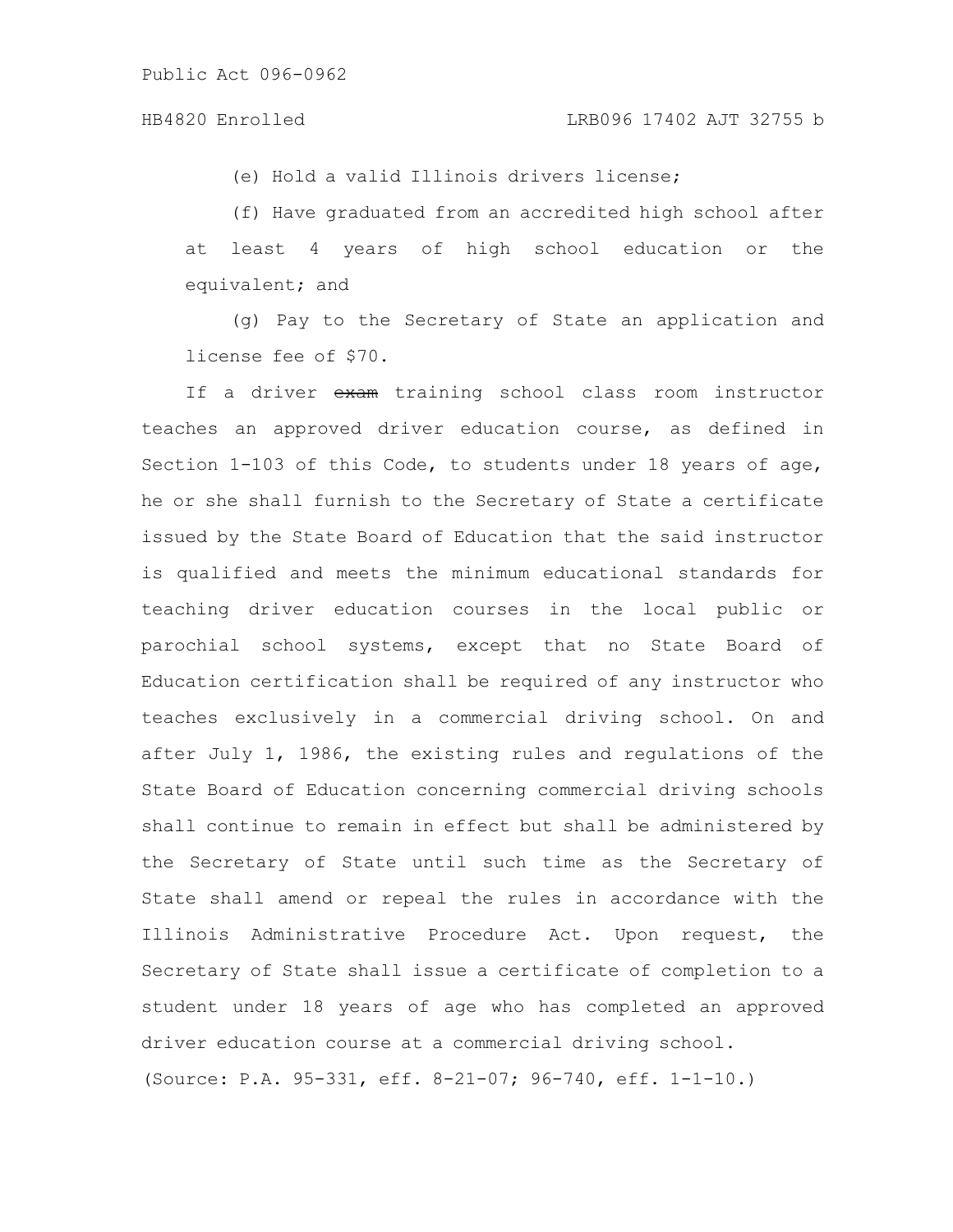(625 ILCS 5/6-412) (from Ch. 95 1/2, par. 6-412)

Sec. 6-412. Issuance of Licenses to Driver Exam Training Schools and Driver Exam Training Instructors. The Secretary of State shall issue a license certificate to each applicant to conduct a driver exam training school or to each driver exam training instructor when the Secretary of State is satisfied that such person has met the qualifications required under this Act.

(Source: P.A. 96-740, eff. 1-1-10.)

(625 ILCS 5/6-413) (from Ch. 95 1/2, par. 6-413)

Sec. 6-413. Expiration of Licenses. All outstanding licenses issued to any driver exam training school or driver exam training instructor under this Act shall expire by operation of law 24 months from the date of issuance, unless sooner cancelled, suspended or revoked under the provisions of Section 6-420.

(Source: P.A. 96-740, eff. 1-1-10.)

(625 ILCS 5/6-414) (from Ch. 95 1/2, par. 6-414)

Sec. 6-414. Renewal of Licenses. The license of each driver exam training school may be renewed subject to the same conditions as the original license, and upon the payment of a renewal license fee of \$500 and \$50 for each renewal of a branch application.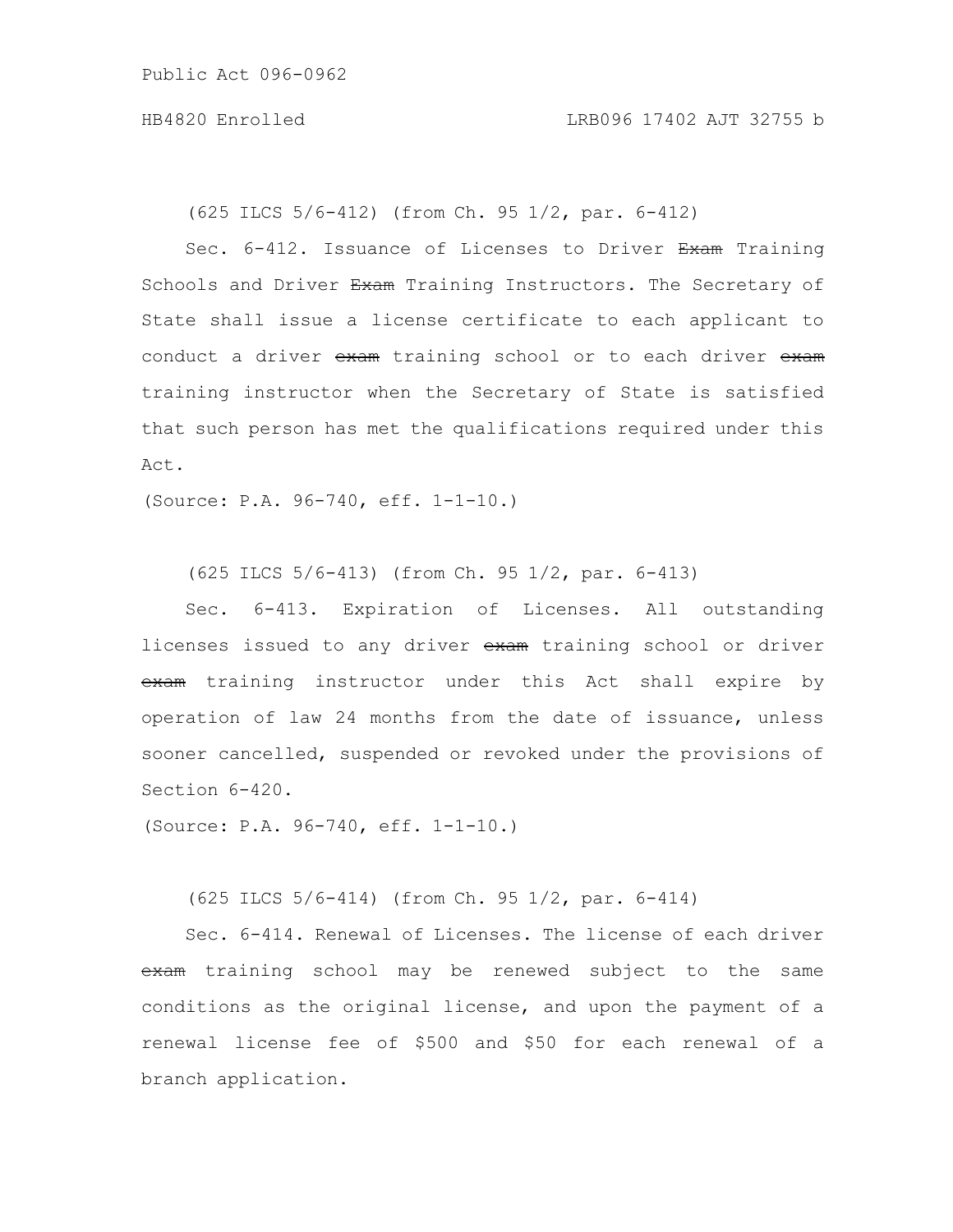HB4820 Enrolled LRB096 17402 AJT 32755 b

(Source: P.A. 96-740, eff. 1-1-10.)

(625 ILCS 5/6-415) (from Ch. 95 1/2, par. 6-415)

Sec. 6-415. Renewal Fee. The license of each driver exam training instructor may be renewed subject to the same conditions of the original license, and upon the payment of annual renewal license fee of \$70.

(Source: P.A. 96-740, eff. 1-1-10.)

(625 ILCS 5/6-416) (from Ch. 95 1/2, par. 6-416)

Sec. 6-416. Licenses: Form and Filing. All applications for renewal of a driver exam training school license or driver exam training instructor's license shall be on a form prescribed by the Secretary, and must be filed with the Secretary not less than 15 days preceding the expiration date of the license to be renewed.

(Source: P.A. 96-740, eff. 1-1-10.)

(625 ILCS 5/6-417) (from Ch. 95 1/2, par. 6-417)

Sec. 6-417. Instructor's license. Each driver exam training instructor's license shall authorize the licensee to instruct only at or for the driver exam training school indicated on the license. The Secretary shall not issue a driver training instructor's license to any individual who is licensed to instruct at or for another driver exam training school.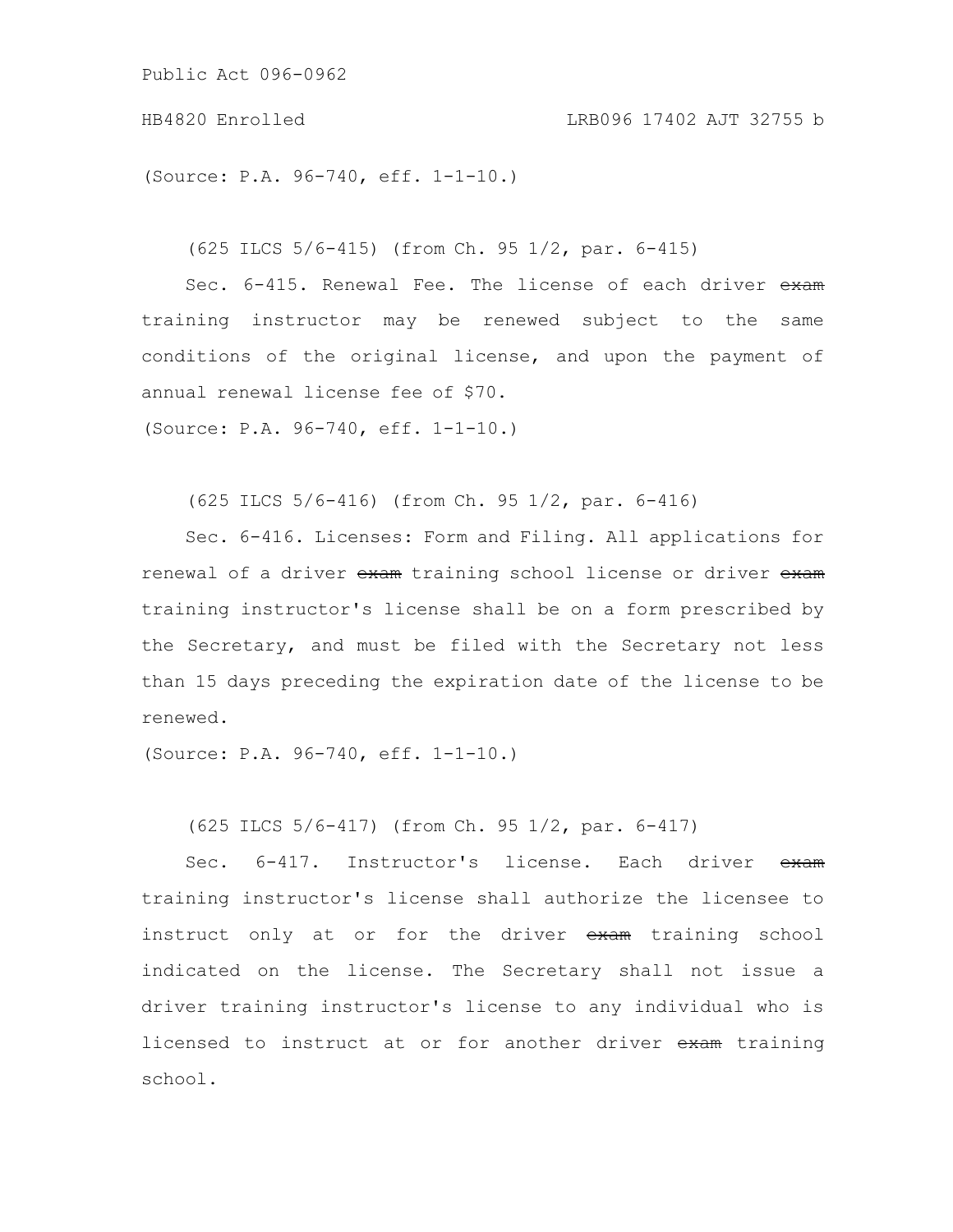(Source: P.A. 96-740, eff. 1-1-10.)

(625 ILCS 5/6-419) (from Ch. 95 1/2, par. 6-419)

Sec. 6-419. Rules and Regulations. The Secretary is authorized to prescribe by rule standards for the eligibility, conduct and operation of driver exam training schools, and instructors and to adopt other reasonable rules and regulations necessary to carry out the provisions of this Act. (Source: P.A. 96-740, eff. 1-1-10.)

(625 ILCS 5/6-420) (from Ch. 95 1/2, par. 6-420)

Sec. 6-420. Denial, Cancellation, Suspension, Revocation and Failure to Renew License. The Secretary may deny, cancel, suspend or revoke, or refuse to renew any driver exam training school license or any driver exam training instructor license:

(1) When the Secretary is satisfied that the licensee fails to meet the requirements to receive or hold a license under this Code;

(2) Whenever the licensee fails to keep the records required by this Code;

(3) Whenever the licensee permits fraud or engages in fraudulent practices either with reference to a student or the Secretary, or induces or countenances fraud or fraudulent practices on the part of any applicant for a driver's license or permit;

(4) Whenever the licensee fails to comply with any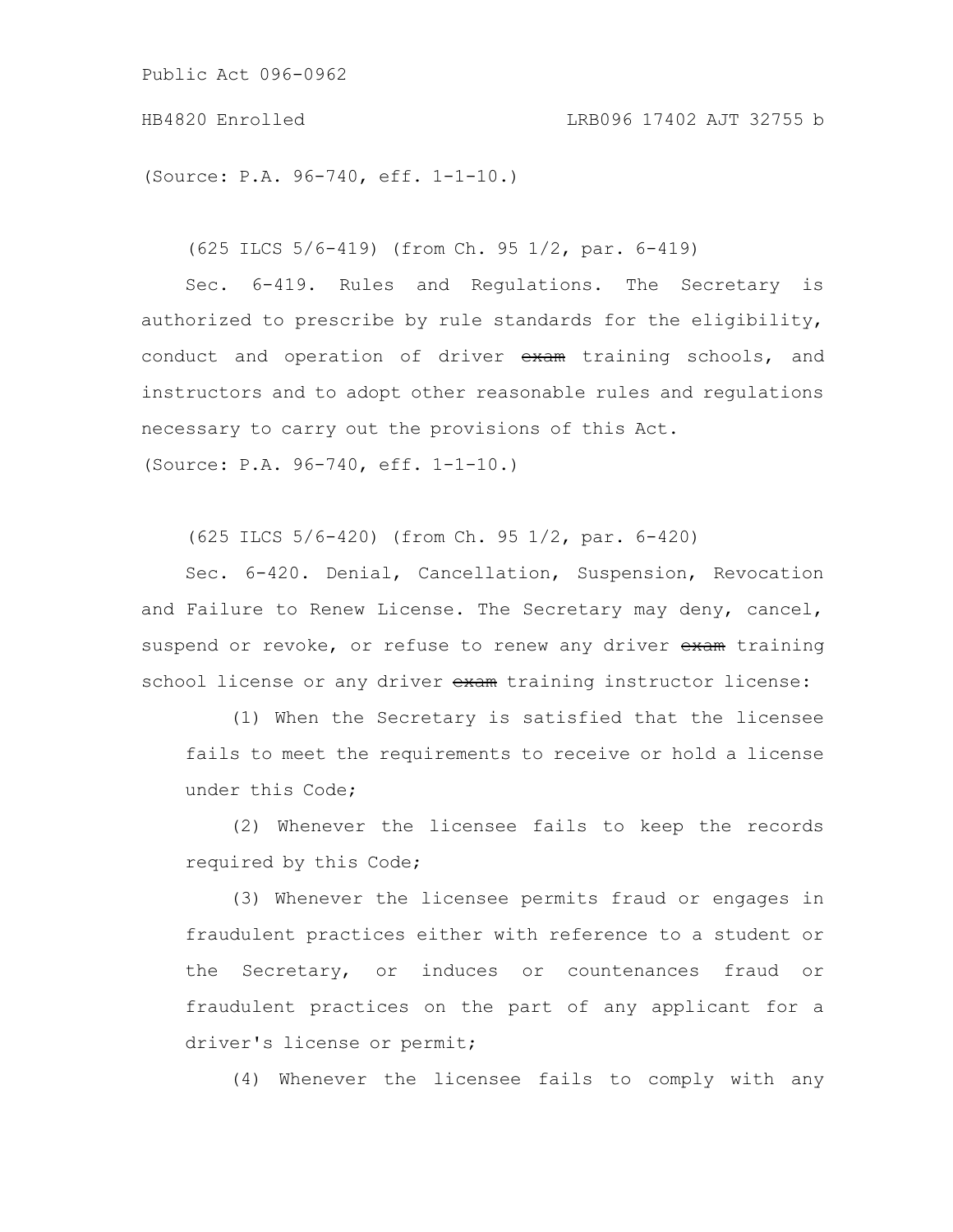provision of this Code or any rule of the Secretary made pursuant thereto;

(5) Whenever the licensee represents himself as an agent or employee of the Secretary or uses advertising designed to lead or which would reasonably have the effect of leading persons to believe that such licensee is in fact an employee or representative of the Secretary;

(6) Whenever the licensee or any employee or agent of the licensee solicits driver training or instruction in an office of any department of the Secretary of State having to do with the administration of any law relating to motor vehicles, or within 1,500 feet of any such office;

(7) Whenever the licensee is convicted of driving while under the influence of alcohol, other drugs, or a combination thereof; leaving the scene of an accident; reckless homicide or reckless driving; or

(8) Whenever a driver exam training school advertises that a driver's license is guaranteed upon completion of the course of instruction.

(Source: P.A. 96-740, eff. 1-1-10.)

(625 ILCS 5/6-422) (from Ch. 95 1/2, par. 6-422)

Sec. 6-422. Prior law and licenses thereunder. This Act shall not affect the validity of any outstanding license issued to any driver exam training school or driver exam training instructor by the Secretary of State under any prior law, nor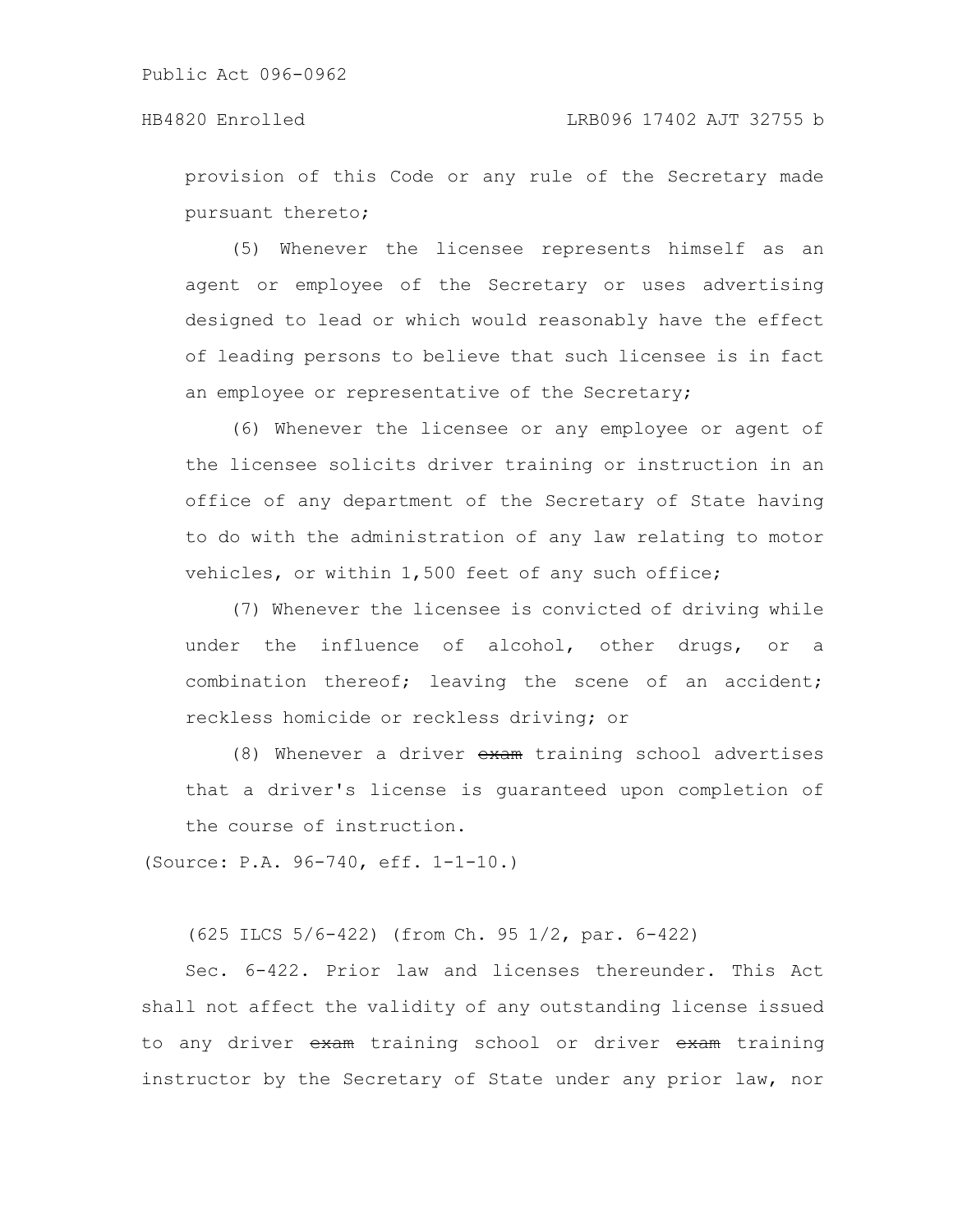#### HB4820 Enrolled LRB096 17402 AJT 32755 b

shall this Act affect the validity or legality of any contract, agreement or undertaking entered into by any driver exam training school or driver exam training instructor, or any person, firm, corporation, partnership or association based on those provisions of any prior law.

(Source: P.A. 96-740, eff. 1-1-10.)

(625 ILCS 5/6-901) (from Ch. 95 1/2, par. 6-901)

Sec. 6-901. Definitions. For the purposes of this Article: "Board" means the Driver's License Medical Advisory Board.

"Medical examiner" or "medical practitioner" means any person licensed to practice medicine in all its branches in the State of Illinois or any other state.

(Source: P.A. 92-703, eff. 7-19-02.)

(625 ILCS 5/11-1301.3) (from Ch. 95 1/2, par. 11-1301.3)

Sec. 11-1301.3. Unauthorized use of parking places reserved for persons with disabilities.

(a) It shall be prohibited to park any motor vehicle which is not properly displaying registration plates or decals issued to a person with disabilities, as defined by Section 1-159.1, pursuant to Sections 3-616, 11-1301.1 or 11-1301.2, or to a disabled veteran pursuant to Section 3-609 of this Act, as evidence that the vehicle is operated by or for a person with disabilities or disabled veteran, in any parking place, including any private or public offstreet parking facility,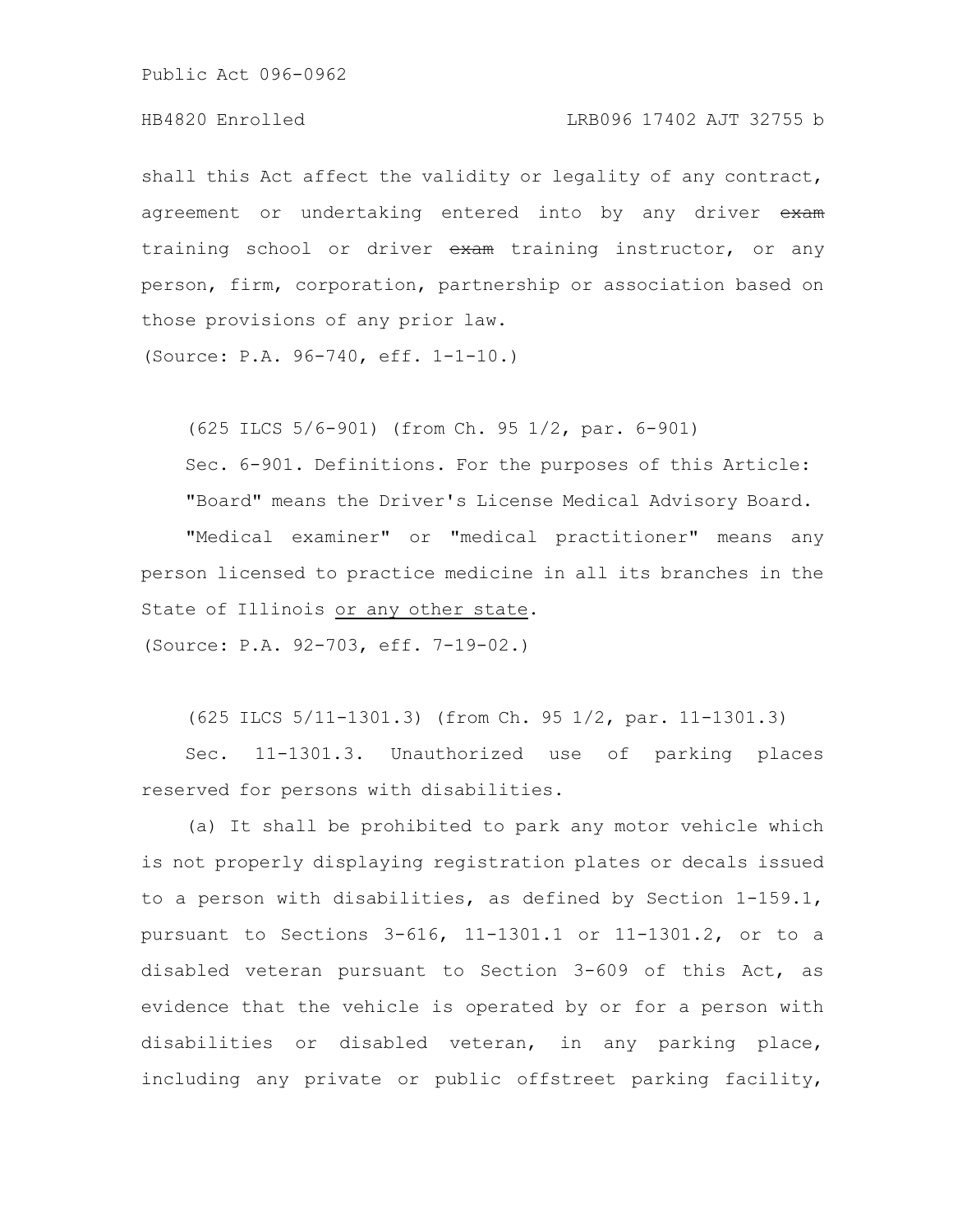specifically reserved, by the posting of an official sign as designated under Section 11-301, for motor vehicles displaying such registration plates. It shall be prohibited to park any motor vehicle in a designated access aisle adjacent to any parking place specifically reserved for persons with disabilities, by the posting of an official sign as designated under Section 11-301, for motor vehicles displaying such registration plates. When using the parking privileges for persons with disabilities, the parking decal or device must be displayed properly in the vehicle where it is clearly visible to law enforcement personnel, either hanging from the rearview mirror or placed on the dashboard of the vehicle in clear view. Disability license plates and parking decals and devices are not transferable from person to person. Proper usage of the disability license plate or parking decal or device requires the authorized holder to be present and enter or exit the vehicle at the time the parking privileges are being used. It is a violation of this Section to park in a space reserved for a person with disabilities if the authorized holder of the disability license plate or parking decal or device does not enter or exit the vehicle at the time the parking privileges are being used. Any motor vehicle properly displaying a disability license plate or a parking decal or device containing the International symbol of access issued to persons with disabilities by any local authority, state, district, territory or foreign country shall be recognized by State and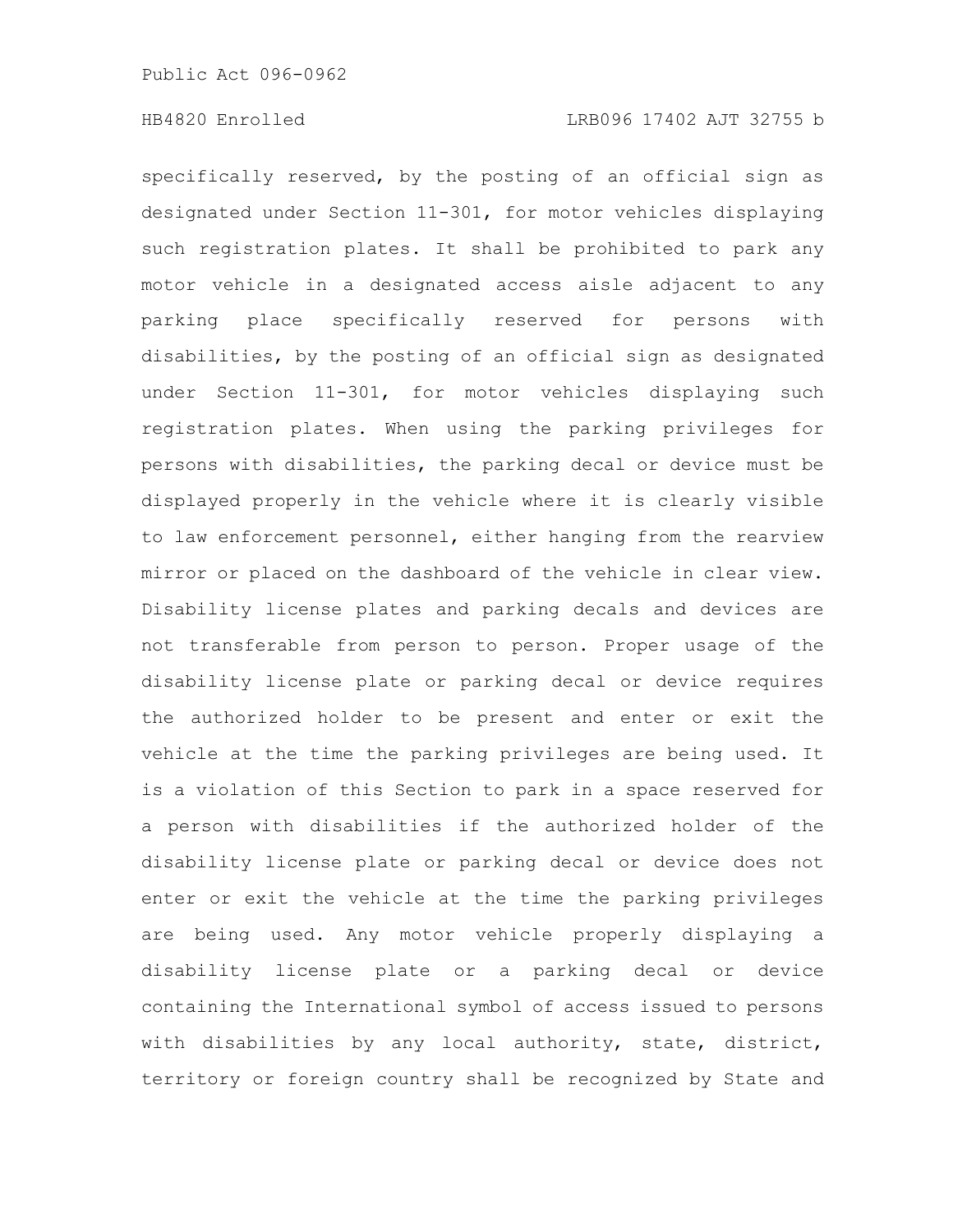local authorities as a valid license plate or device and receive the same parking privileges as residents of this State.

(a-1) An individual with a vehicle displaying disability license plates or a parking decal or device issued to a qualified person with a disability under Sections 3-616, 11-1301.1, or 11-1301.2 or to a disabled veteran under Section 3-609 is in violation of this Section if (i) the person using the disability license plate or parking decal or device is not the authorized holder of the disability license plate or parking decal or device or is not transporting the authorized holder of the disability license plate or parking decal or device to or from the parking location and (ii) the person uses the disability license plate or parking decal or device to exercise any privileges granted through the disability license plate or parking decals or devices under this Code.

(b) Any person or local authority owning or operating any public or private offstreet parking facility may, after notifying the police or sheriff's department, remove or cause to be removed to the nearest garage or other place of safety any vehicle parked within a stall or space reserved for use by a person with disabilities which does not display person with disabilities registration plates or a special decal or device as required under this Section.

(c) Any person found guilty of violating the provisions of subsection (a) shall be fined \$250 in addition to any costs or charges connected with the removal or storage of any motor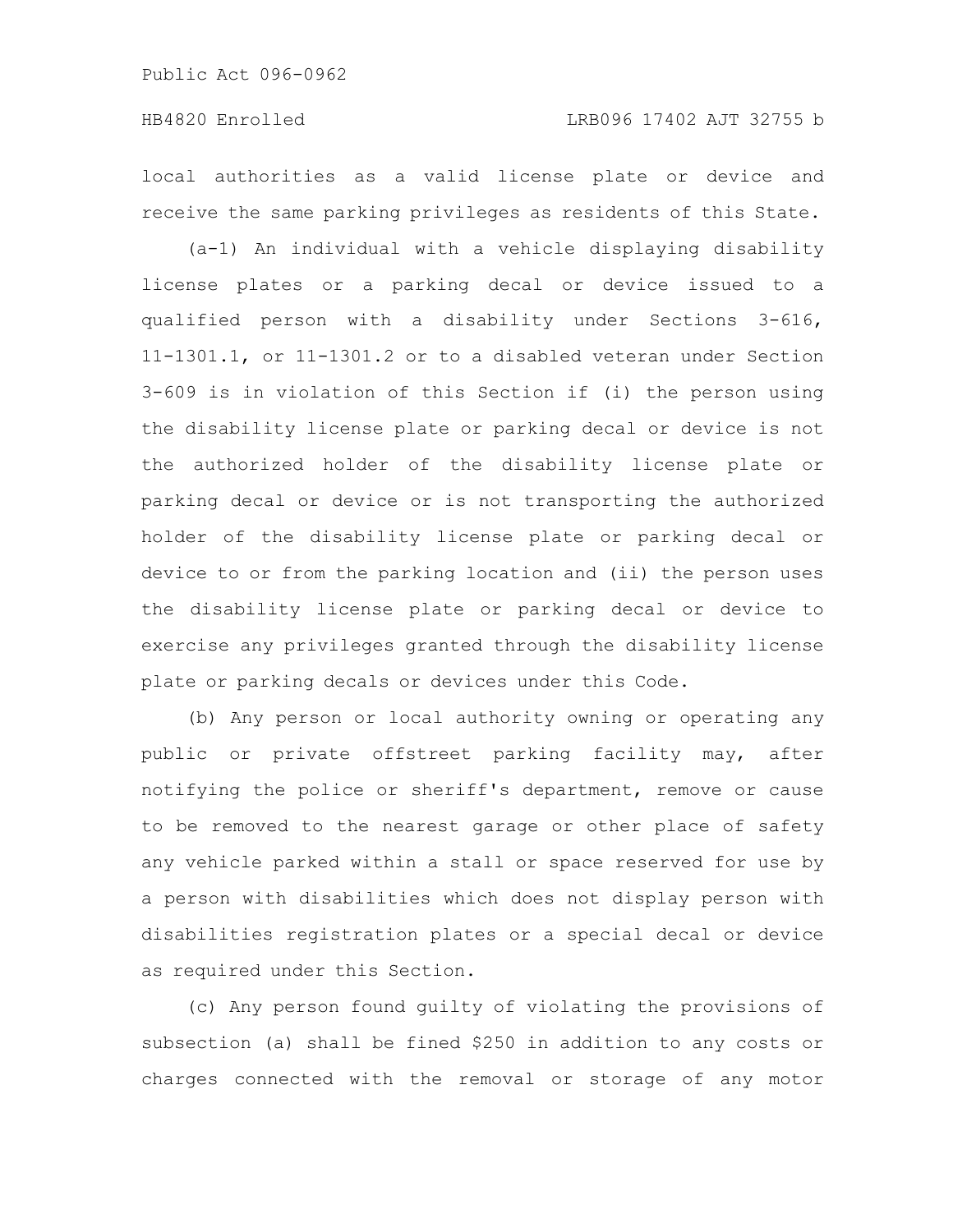### HB4820 Enrolled LRB096 17402 AJT 32755 b

vehicle authorized under this Section; but municipalities by ordinance may impose a fine up to \$350 and shall display signs indicating the fine imposed. If the amount of the fine is subsequently changed, the municipality shall change the sign to indicate the current amount of the fine. It shall not be a defense to a charge under this Section that either the sign posted pursuant to this Section or the intended accessible parking place does not comply with the technical requirements of Section 11-301, Department regulations, or local ordinance if a reasonable person would be made aware by the sign or notice on or near the parking place that the place is reserved for a person with disabilities.

(c-1) Any person found guilty of violating the provisions of subsection (a-1) a first time shall be fined \$500. Any person found guilty of violating subsection (a-1) a second time shall be fined \$750, and the Secretary of State may revoke the person's driving privileges or suspend those privileges for a period of time to be determined by the Secretary. Any person found guilty of violating subsection (a-1) a third or subsequent time shall be fined \$1,000. The circuit clerk shall distribute 50% of the fine imposed on any person who is found guilty of or pleads guilty to violating this Section, including any person placed on court supervision for violating this Section, to the law enforcement agency that issued the citation or made the arrest. If more than one law enforcement agency is responsible for issuing the citation or making the arrest, the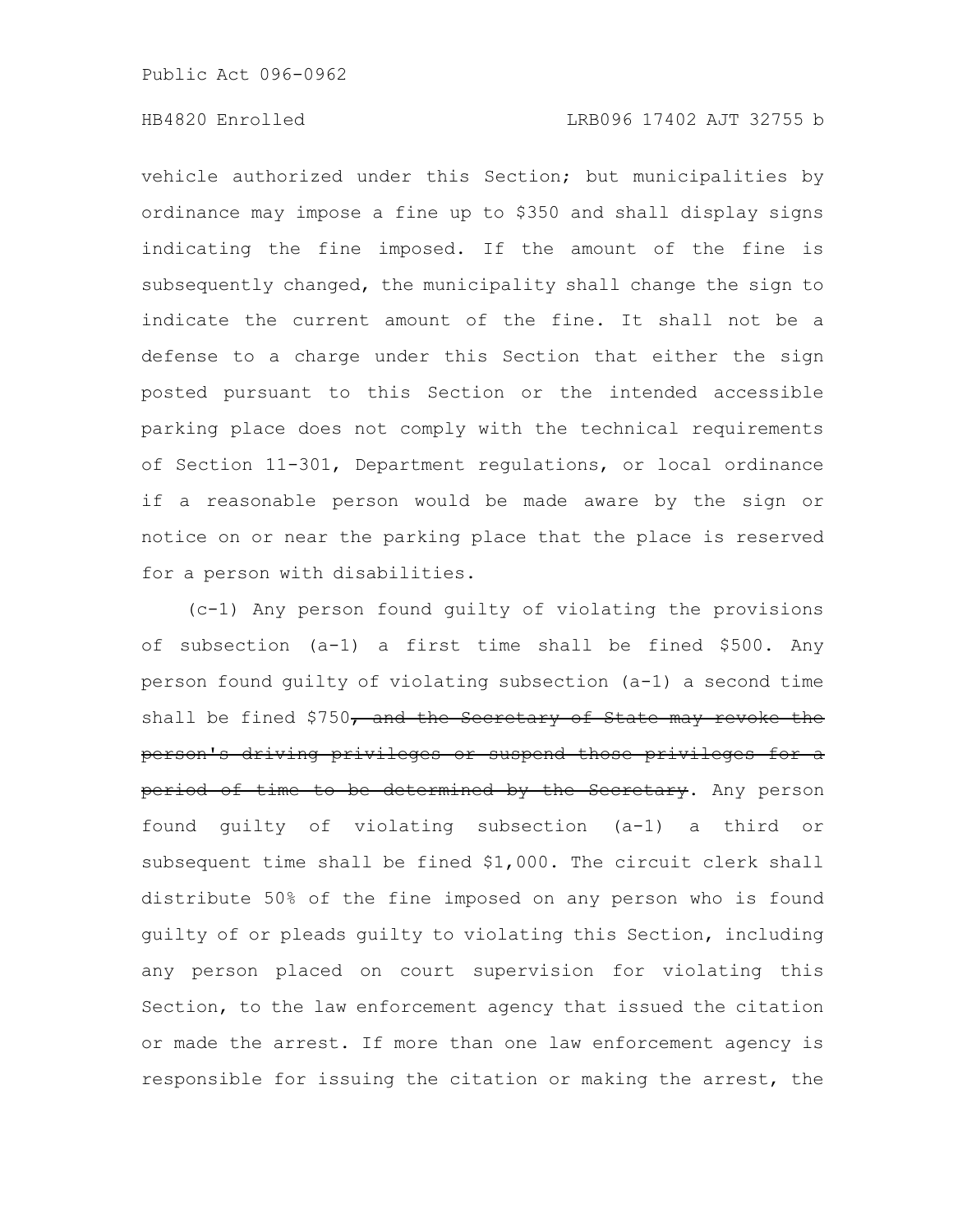50% of the fine imposed shall be shared equally. If an officer of the Secretary of State Department of Police arrested a person for a violation of this Section, 50% of the fine imposed shall be deposited into the Secretary of State Police Services Fund.

(d) Local authorities shall impose fines as established in subsections (c) and (c-1) for violations of this Section.

(e) As used in this Section, "authorized holder" means an individual issued a disability license plate under Section 3-616 of this Code, an individual issued a parking decal or device under Section 11-1301.2 of this Code, or an individual issued a disabled veteran's license plate under Section 3-609 of this Code.

(f) Any person who commits a violation of subsection (a-1) may have his or her driving privileges suspended or revoked by the Secretary of State for a period of time determined by the Secretary of State. The Secretary of State may also suspend or revoke the disability license plates or parking decal or device for a period of time determined by the Secretary of State.

(g) Any police officer may seize the parking decal or device from any person who commits a violation of this Section. Any police officer may seize the disability license plate upon authorization from the Secretary of State. Any police officer may request that the Secretary of State revoke the parking decal or device or the disability license plate of any person who commits a violation of this Section.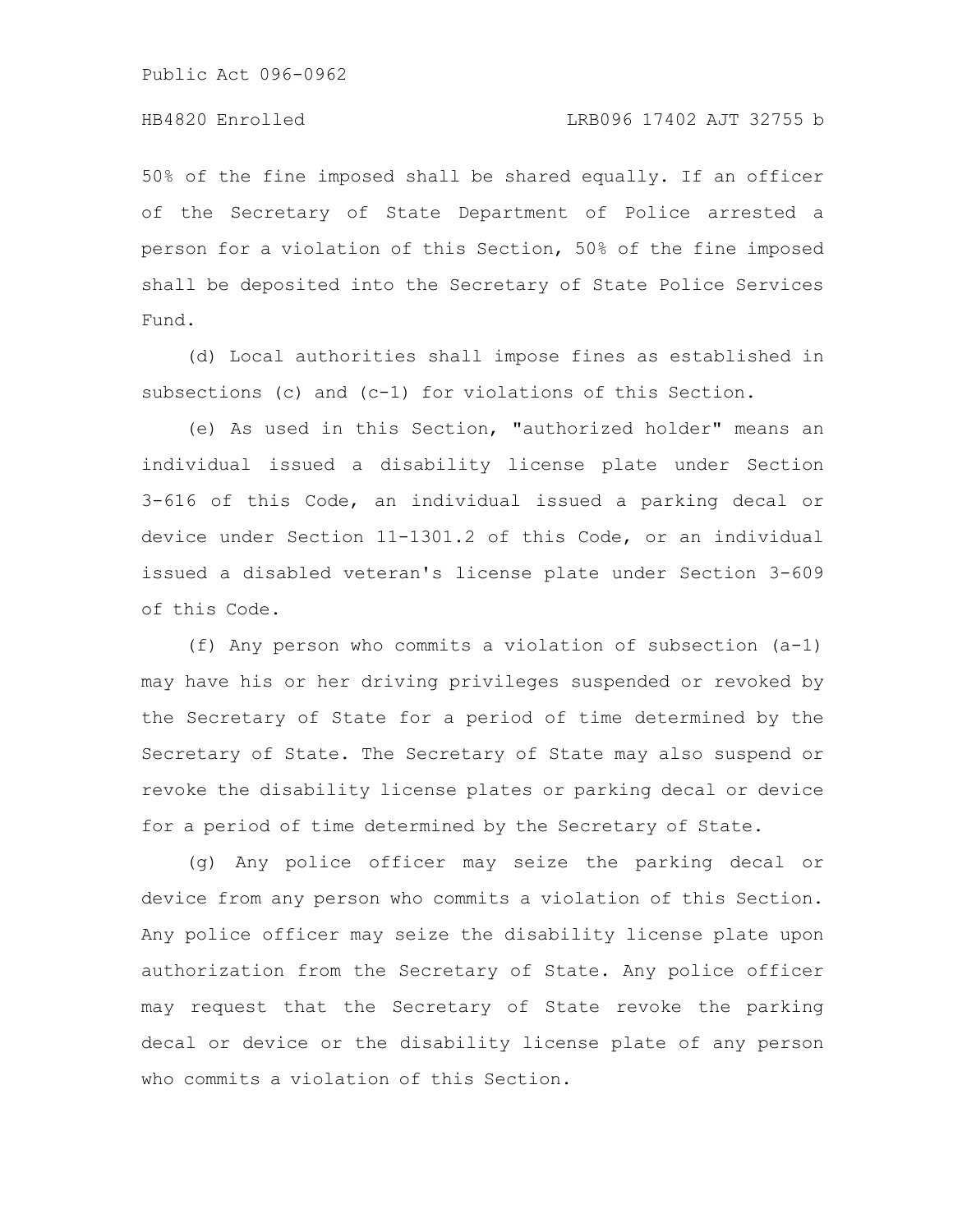#### HB4820 Enrolled LRB096 17402 AJT 32755 b

(Source: P.A. 95-167, eff. 1-1-08; 95-430, eff. 6-1-08; 95-876, eff. 8-21-08; 96-72, eff. 1-1-10; 96-79, eff. 1-1-10; revised  $8 - 20 - 09.$ 

Section 10. The Criminal Code of 1961 is amended by changing Section 33-6 as follows:

(720 ILCS 5/33-6)

Sec. 33-6. Bribery to obtain driving privileges.

(a) A person commits the offense of bribery to obtain driving privileges when:

(1) with intent to influence any act related to the issuance of any driver's license or permit by an employee of the Illinois Secretary of State's Office, or the owner or employee of any commercial driver exam training school licensed by the Illinois Secretary of State, or any other individual authorized by the laws of this State to give driving instructions or administer all or part of a driver's license examination, he or she promises or tenders to that person any property or personal advantage which that person is not authorized by law to accept; or

(2) with intent to cause any person to influence any act related to the issuance of any driver's license or permit by an employee of the Illinois Secretary of State's Office, or the owner or employee of any commercial driver exam training school licensed by the Illinois Secretary of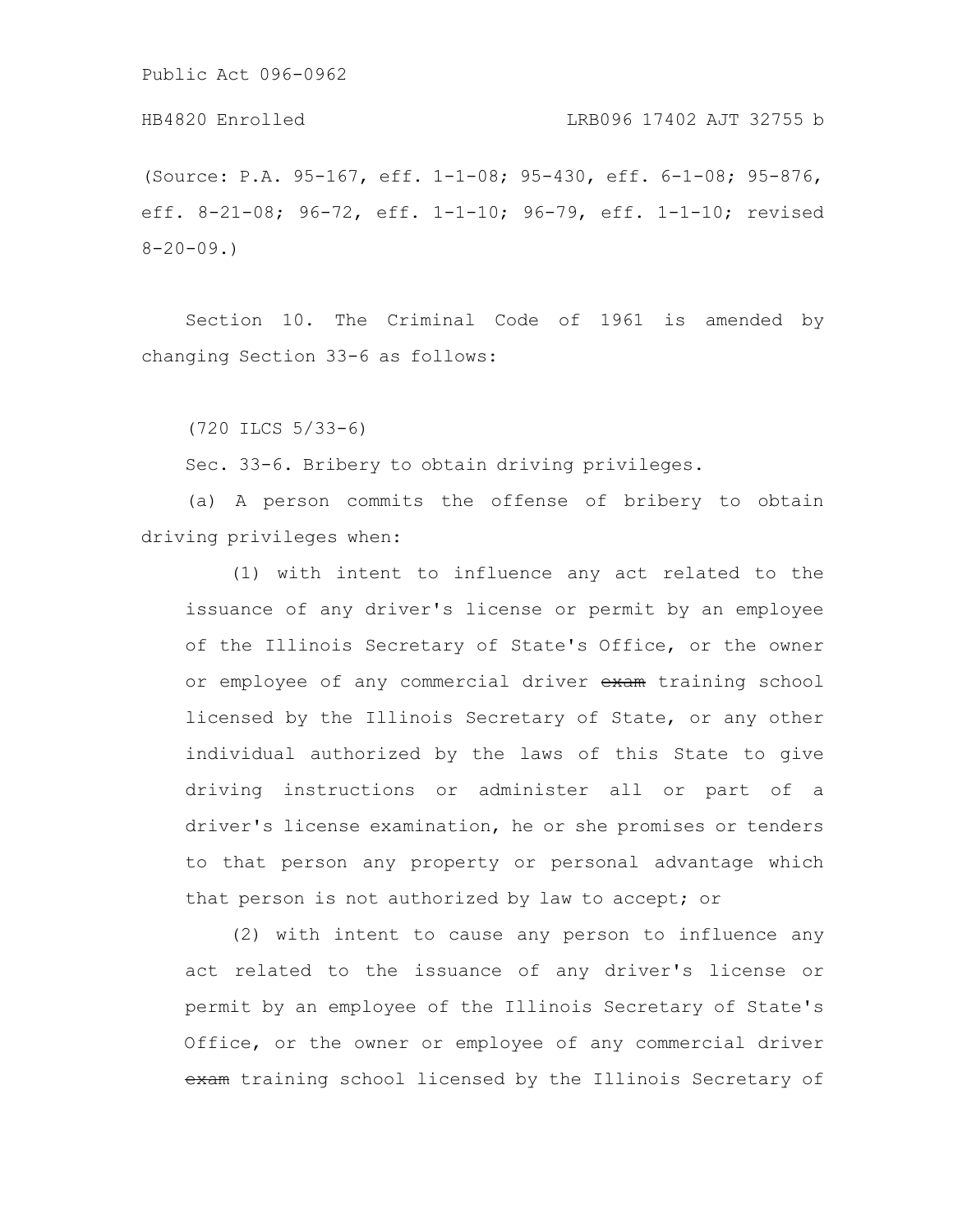### HB4820 Enrolled LRB096 17402 AJT 32755 b

State, or any other individual authorized by the laws of this State to give driving instructions or administer all or part of a driver's license examination, he or she promises or tenders to that person any property or personal advantage which that person is not authorized by law to accept; or

(3) as an employee of the Illinois Secretary of State's Office, or the owner or employee of any commercial driver exam training school licensed by the Illinois Secretary of State, or any other individual authorized by the laws of this State to give driving instructions or administer all or part of a driver's license examination, solicits, receives, retains, or agrees to accept any property or personal advantage that he or she is not authorized by law to accept knowing that such property or personal advantage was promised or tendered with intent to influence the performance of any act related to the issuance of any driver's license or permit; or

(4) as an employee of the Illinois Secretary of State's Office, or the owner or employee of any commercial driver exam training school licensed by the Illinois Secretary of State, or any other individual authorized by the laws of this State to give driving instructions or administer all or part of a driver's license examination, solicits, receives, retains, or agrees to accept any property or personal advantage pursuant to an understanding that he or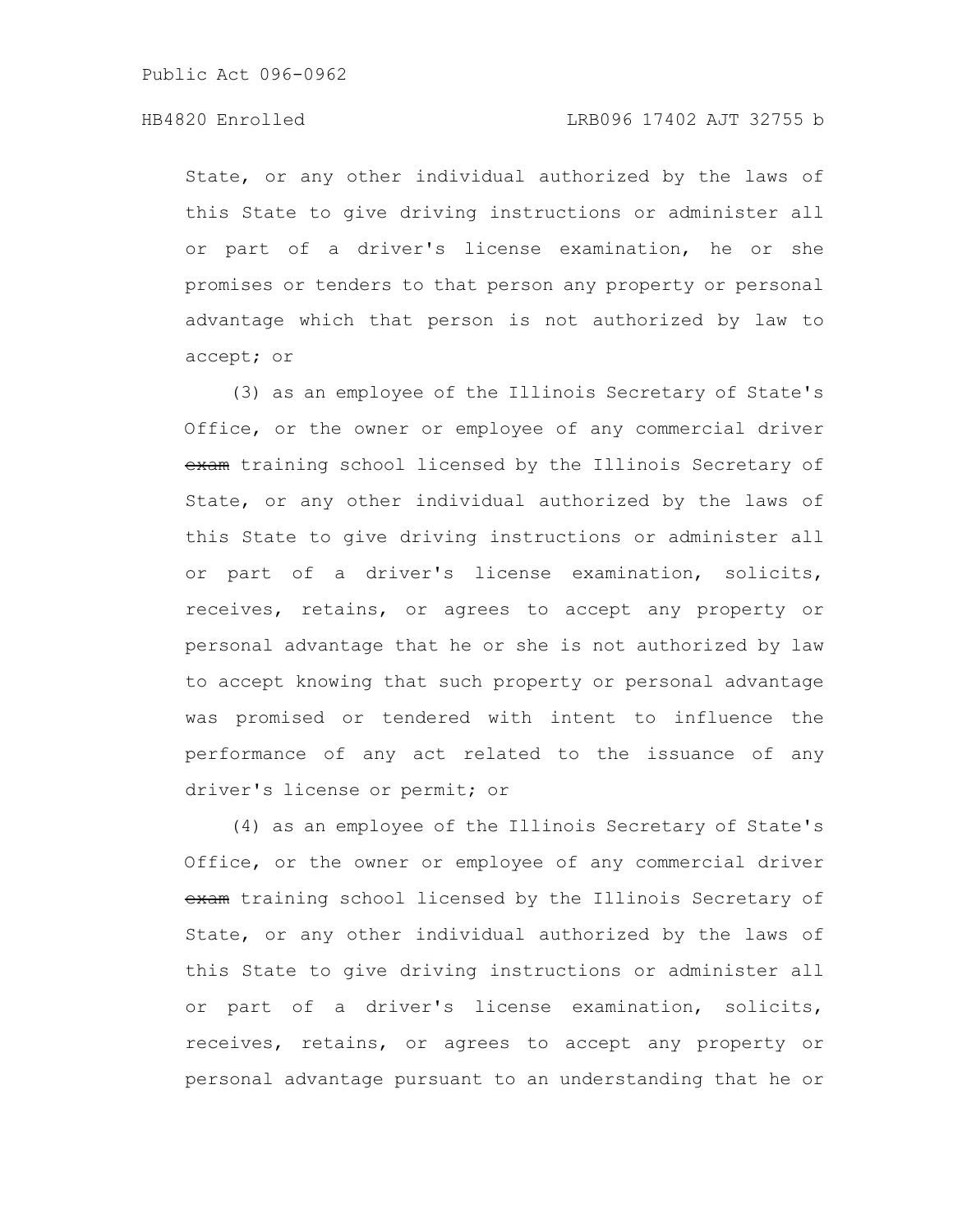## HB4820 Enrolled LRB096 17402 AJT 32755 b

she shall improperly influence or attempt to influence the performance of any act related to the issuance of any driver's license or permit.

(b) Sentence. Bribery to obtain driving privileges is a Class 2 felony.

(Source: P.A. 96-740, eff. 1-1-10.)

Section 99. Effective date. This Act takes effect upon becoming law.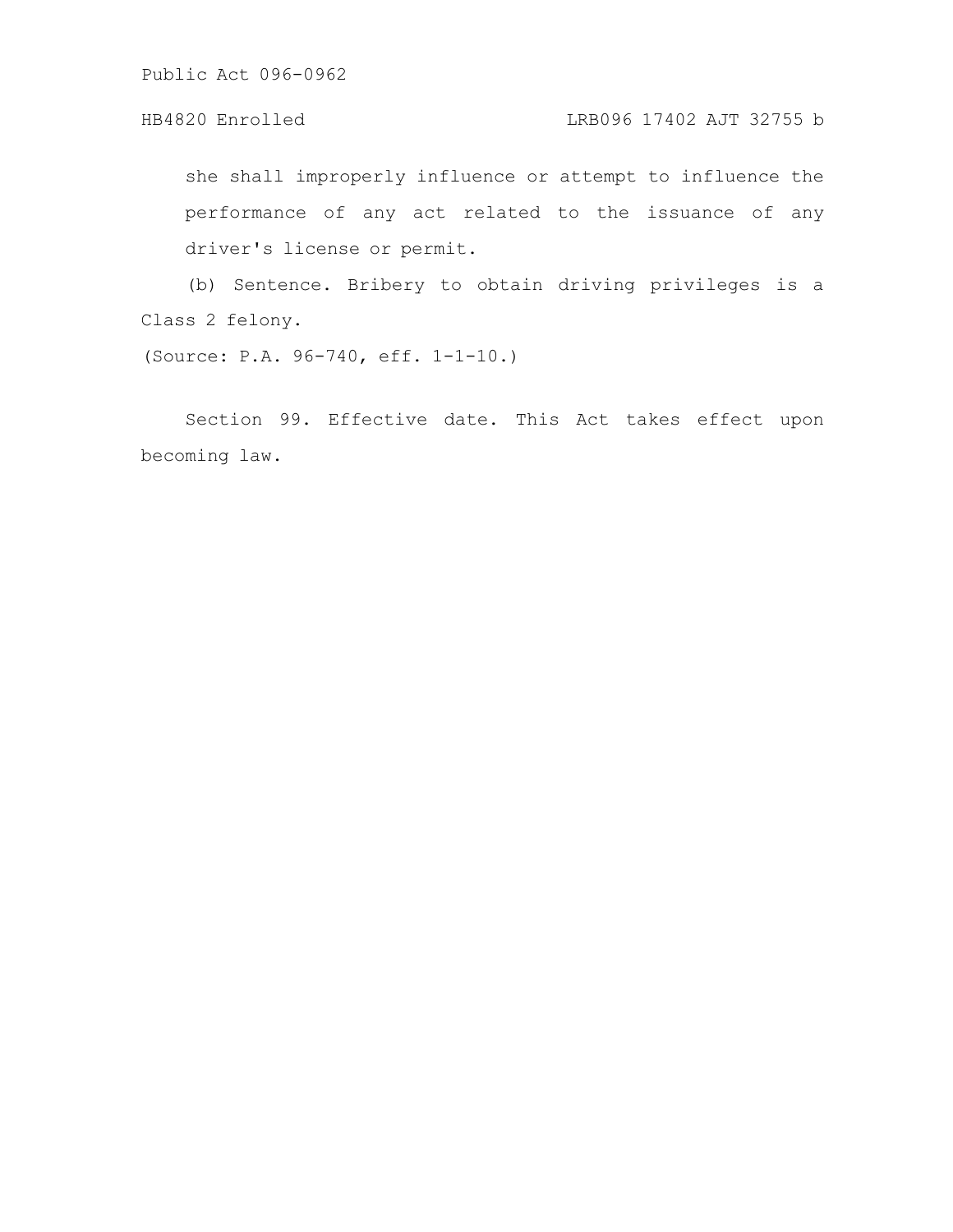# INDEX

# Statutes amended in order of appearance

|         |  | 625 ILCS 5/6-103         |  |  |  |  |  | from $Ch. 95 1/2$ , par. $6-103$ |
|---------|--|--------------------------|--|--|--|--|--|----------------------------------|
|         |  | 625 ILCS 5/6-106.1       |  |  |  |  |  | from Ch. 95 1/2, par. 6-106.1    |
|         |  | 625 ILCS 5/6-202         |  |  |  |  |  | from $Ch. 95 1/2$ , par. $6-202$ |
|         |  | 625 ILCS 5/Ch. 6 Art. IV |  |  |  |  |  |                                  |
| heading |  |                          |  |  |  |  |  |                                  |
|         |  | 625 ILCS 5/6-401         |  |  |  |  |  | from Ch. 95 1/2, par. 6-401      |
|         |  | 625 ILCS 5/6-402         |  |  |  |  |  | from Ch. 95 1/2, par. 6-402      |
|         |  | 625 ILCS 5/6-403         |  |  |  |  |  | from Ch. 95 1/2, par. 6-403      |
|         |  | 625 ILCS 5/6-404         |  |  |  |  |  | from Ch. 95 1/2, par. 6-404      |
|         |  | 625 ILCS 5/6-405         |  |  |  |  |  | from Ch. 95 1/2, par. 6-405      |
|         |  | 625 ILCS 5/6-406         |  |  |  |  |  | from Ch. 95 1/2, par. 6-406      |
|         |  | 625 ILCS 5/6-407         |  |  |  |  |  | from Ch. 95 1/2, par. 6-407      |
|         |  | 625 ILCS 5/6-408         |  |  |  |  |  | from Ch. 95 1/2, par. 6-408      |
|         |  | 625 ILCS 5/6-408.5       |  |  |  |  |  |                                  |
|         |  | 625 ILCS 5/6-409         |  |  |  |  |  | from Ch. 95 1/2, par. 6-409      |
|         |  | 625 ILCS 5/6-410         |  |  |  |  |  | from Ch. 95 1/2, par. 6-410      |
|         |  | 625 ILCS 5/6-411         |  |  |  |  |  | from Ch. 95 1/2, par. 6-411      |
|         |  | 625 ILCS 5/6-412         |  |  |  |  |  | from Ch. 95 1/2, par. 6-412      |
|         |  | 625 ILCS 5/6-413         |  |  |  |  |  | from Ch. 95 1/2, par. 6-413      |
|         |  | 625 ILCS 5/6-414         |  |  |  |  |  | from Ch. 95 1/2, par. 6-414      |
|         |  | 625 ILCS 5/6-415         |  |  |  |  |  | from Ch. 95 1/2, par. 6-415      |
|         |  | 625 ILCS 5/6-416         |  |  |  |  |  | from Ch. 95 1/2, par. 6-416      |
|         |  | 625 ILCS 5/6-417         |  |  |  |  |  | from Ch. 95 1/2, par. 6-417      |